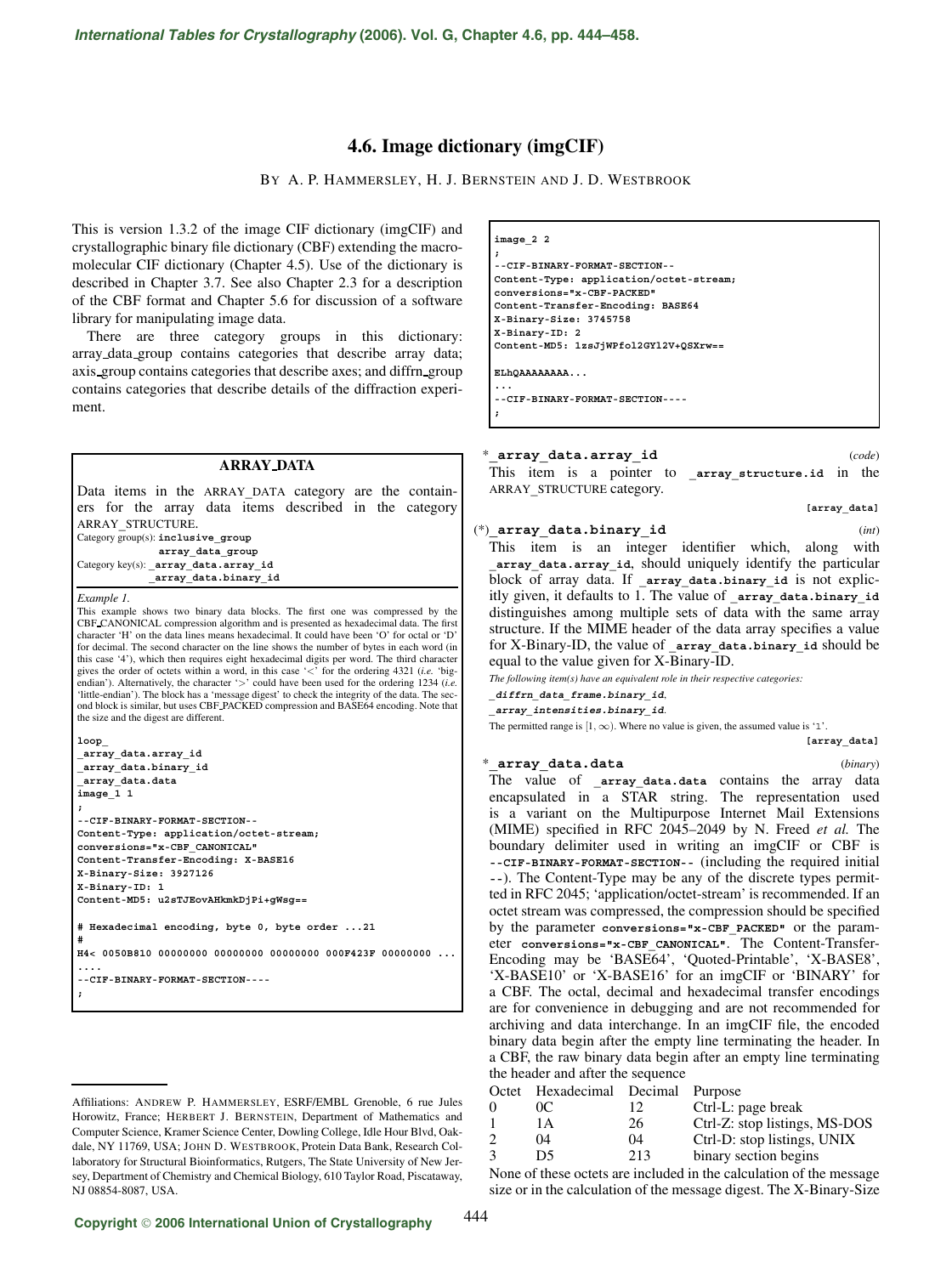header specifies the size of the equivalent binary data in octets. If compression was used, this size is the size after compression, including any book-keeping fields. An adjustment is made for the deprecated binary formats in which eight bytes of binary header are used for the compression type. In this case, the eight bytes used for the compression type are subtracted from the size, so that the same size will be reported if the compression type is supplied in the MIME header. Use of the MIME header is the recommended way to supply the compression type. In general, no portion of the binary header is included in the calculation of the size. The X-Binary-Element-Type header specifies the type of binary data in the octets, using the same descriptive phrases as in array structure.encoding type. The default value is 'unsigned 32-bit integer'. An MD5 message digest may, optionally, be used. The *RSA Data Security, Inc. MD5 Message-Digest Algorithm* should be used. No portion of the header is included in the calculation of the message digest. If the Transfer Encoding is 'X-BASE8', 'X-BASE10' or 'X-BASE16', the data are presented as octal, decimal or hexadecimal data organized into lines or words. Each word is created by composing octets of data in fixed groups of 2, 3, 4, 6 or 8 octets, either in the order ...4321 ('big-endian') or 1234... ('little-endian'). If there are fewer than the specified number of octets to fill the last word, then the missing octets are presented as '**==**' for each missing octet. Exactly two equal signs are used for each missing octet even for octal and decimal encoding. The format of lines is

### **rnd xxxxxx xxxxxx xxxxxx**

where *r* is 'H', 'O' or 'D' for hexadecimal, octal or decimal, *n* is the number of octets per word and *d* is ' $\lt$ ' or ' $>$ ' for the '...4321' and '1234...' octet orderings, respectively. The '**==**' padding for the last word should be on the appropriate side to correspond to the missing octets, *e.g.*

```
H4< FFFFFFFF FFFFFFFF 07FFFFFF ====0000
```
or

### **H3> FF0700 00====**

For these hexadecimal, octal and decimal formats only, comments beginning with '**#**' are permitted to improve readability.

BASE64 encoding follows MIME conventions. Octets are in groups of three: c1, c2, c3. The resulting 24 bits are broken into four six-bit quantities, starting with the high-order six bits (c1  $\gg$ 2) of the first octet, then the low-order two bits of the first octet followed by the high-order four bits of the second octet  $[(c1 & 3)]$  $\ll 4 \mid (c2 \gg 4)$ , then the bottom four bits of the second octet followed by the high-order two bits of the last octet  $[(c2 \& 15) \ll 2]$  $(c3 \gg 6)$ ], then the bottom six bits of the last octet (c3 & 63). Each of these four quantities is translated into an ASCII character using the mapping

**1234 0123456789012345678901234567890123456789 |||| ABCDEFGHIJKLMNOPQRSTUVWXYZabcdefghijklmn**

**5 6 012345678901234567890123 ||| opqrstuvwxyz0123456789+/**

with short groups of octets padded on the right with one '=' if c3 (\*)\_array\_intensities.binary\_id (*int*) is missing, and with '**==**' if both c2 and c3 are missing.

QUOTED-PRINTABLE encoding also follows MIME conventions, copying octets without translation if their ASCII values are 32...38, 42, 48...57, 59, 60, 62, 64...126 and the octet is not a ';' in column 1. All other characters are translated to =*nn*, where *nn* is the hexadecimal encoding of the octet. All lines are 'wrapped' with a terminating **=** (*i.e.* the MIME conventions for an implicit line terminator are never used).

**[array\_data]**

### **ARRAY ELEMENT SIZE**

Data items in the ARRAY**\_**ELEMENT**\_**SIZE category record the physical size of array elements along each array dimension. Category group(s): **inclusive\_group array\_data\_group**

Category key(s): **\_array\_element\_size.array\_id \_array\_element\_size.index**

*Example 1 – a regular 2D array with a uniform element dimension of 1220 nm.*

| loop                    |   |                             |  |  |  |  |
|-------------------------|---|-----------------------------|--|--|--|--|
|                         |   | array element size.array id |  |  |  |  |
|                         |   | array element size.index    |  |  |  |  |
| array element size.size |   |                             |  |  |  |  |
| image 1                 | 1 | $1.22e-6$                   |  |  |  |  |
| image 1                 | 2 | $1.22e-6$                   |  |  |  |  |

 $\texttt{array\_element\_size.array\_id}$  (*code*)

This item is a pointer to **\_array\_structure.id** in the ARRAY**\_**STRUCTURE category.

**[array\_element\_size]**

 $\texttt{array element size.index}$  (*code*) This item is a pointer to **\_array\_structure\_list.index** in the ARRAY**\_**STRUCTURE**\_**LIST category.

|                                                                | [array element size]                   |
|----------------------------------------------------------------|----------------------------------------|
| * array element size.size                                      | (float)                                |
| The size in metres of an image element in this dimension. This |                                        |
| supposes that the elements are arranged on a regular grid.     |                                        |
| The normalised nones is $[0, 0, -1]$                           | الاستحادي المستسمين والمنافذ والمستحدث |

The permitted range is  $[0.0, \infty)$ . **[array\_element\_size]** 

### **ARRAY INTENSITIES**

Data items in the ARRAY**\_**INTENSITIES category record the information required to recover the intensity data from the set of data values stored in the ARRAY**\_**DATA category. The detector may have a complex relationship between the raw intensity values and the number of incident photons. In most cases, the number stored in the final array will have a simple linear relationship to the actual number of incident photons, given by array intensities.gain. If raw, uncorrected values are presented (*e.g.* for calibration experiments), the value of array intensities.linearity will be 'raw' and **\_array\_intensities.gain** will not be used.

| Category group(s). inclusive group          |  |  |  |  |  |  |  |  |
|---------------------------------------------|--|--|--|--|--|--|--|--|
| array data group                            |  |  |  |  |  |  |  |  |
| Category key(s): array intensities.array id |  |  |  |  |  |  |  |  |
| array intensities.binary id                 |  |  |  |  |  |  |  |  |
| Example 1.                                  |  |  |  |  |  |  |  |  |
| loop                                        |  |  |  |  |  |  |  |  |
| array intensities.array id                  |  |  |  |  |  |  |  |  |
| array intensities.linearity                 |  |  |  |  |  |  |  |  |
| array intensities.gain                      |  |  |  |  |  |  |  |  |
| array intensities.overload                  |  |  |  |  |  |  |  |  |
| array intensities.undefined value           |  |  |  |  |  |  |  |  |
| image 1 linear 1.2 655535<br>0              |  |  |  |  |  |  |  |  |
|                                             |  |  |  |  |  |  |  |  |

\***\_array\_intensities.array\_id** (*code*)

This item is a pointer to **array** structure.id in the ARRAY**\_**STRUCTURE category.

```
[array_intensities]
```
This item is a pointer to array data.binary id in the ARRAY**\_**DATA category.

### **[array\_intensities]**

\***\_array\_intensities.gain** (*float*) Detector 'gain'. The factor by which linearized intensity count values should be divided to produce true photon counts. The permitted range is  $[0.0, \infty)$ .

Related item: **\_array\_intensities.gain\_esd** (associated value).

**[array\_intensities]**

Category group(s): **inclusive\_group**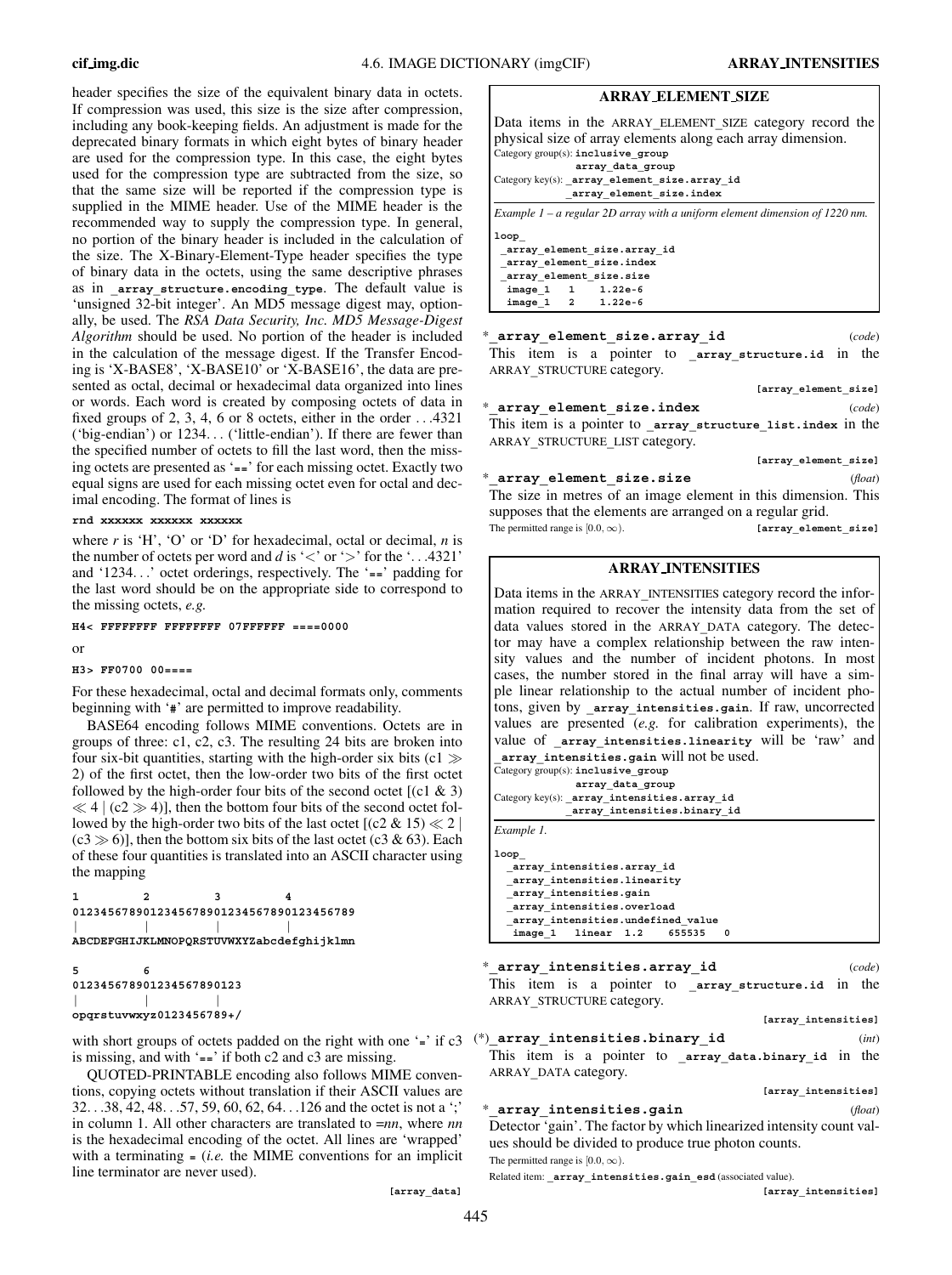### **ARRAY INTENSITIES** 4. DATA DICTIONARIES **cif img.dic**

### \***\_array\_intensities.gain\_esd** (*float*)

The estimated standard deviation in detector 'gain'. The permitted range is  $[0.0, \infty)$ . Related item: **array** intensities.gain (associated esd).

**[array\_intensities]**

### \***\_array\_intensities.linearity** (*code*)

The intensity linearity scaling method used to convert from the raw intensity to the stored element value. 'linear' is linear. 'offset' means that the value defined by **\_array\_intensities.offset** should be added to each element value. 'scaling' means that the value defined by array intensities. scaling should be multiplied with each element value. 'scaling offset' is the combination of the two previous cases, with the scale factor applied before the offset value. 'sqrt scaled' means that the square root of raw intensities multiplied by **\_array\_intensities.scaling** is calculated and stored, perhaps rounded to the nearest integer. Thus, linearization involves dividing the stored values by **\_array\_intensities.scaling** and squaring the result. 'logarithmic scaled' means that the logarithm base 10 of raw intensities multiplied by array intensities.scaling is calculated and stored, perhaps rounded to the nearest integer. Thus, linearization involves dividing the stored values by **\_array\_intensities.scaling** and calculating 10 to the power of this number. 'raw' means that the data are a set of raw values straight from the detector.

| The data value must be one of the following: |                                                                                                                                                                                                                                                                                     |
|----------------------------------------------|-------------------------------------------------------------------------------------------------------------------------------------------------------------------------------------------------------------------------------------------------------------------------------------|
| linear                                       | Linear.                                                                                                                                                                                                                                                                             |
| offset                                       | The value defined by _array_intensities.<br><b>offset</b> should be added to each element value.                                                                                                                                                                                    |
| scaling                                      | The value defined by _array_intensities.<br>scaling should be multiplied with each element<br>value.                                                                                                                                                                                |
| scaling_offset                               | The combination of scaling and offset with the scale<br>factor applied before the offset value.                                                                                                                                                                                     |
| sqrt_scaled                                  | The square root of raw intensities multiplied<br>by array intensities. scaling is calculated<br>and stored, perhaps rounded to the nearest inte-<br>ger. Thus, linearization involves dividing the stored<br>values by array intensities. scaling and<br>squaring the result.       |
|                                              | logarithmic_scaled The logarithm base 10 of raw intensities multiplied<br>by array intensities. scaling is calculated<br>and stored, perhaps rounded to the nearest integer.<br>Thus, linearization involves dividing the stored val-<br>ues by array intensities. scaling and cal- |

raw The array consists of raw values to which no corrections have been applied. While the handling of the data is similar to that given for 'linear' data with no offset, the meaning of the data differs in that the number of incident photons is not necessarily linearly related to the number of counts reported. This value is intended for use either in calibration experiments or to allow for handling more complex data-fitting algorithms than are allowed for by this data item.

culating 10 to the power of this number.

## **[array\_intensities] \_array\_intensities.offset** (*float*)

Offset value to add to array element values in the manner described by the item **\_array\_intensities.linearity**.

|                            | [array intensities] |
|----------------------------|---------------------|
| array intensities.overload | (float)             |

The saturation intensity level for this data array.

**[array\_intensities]**

```
_array_intensities.scaling (float)
Multiplicative scaling value to be applied to array data in the man-
ner described by item _array_intensities.linearity.
```
**[array\_intensities]**

**\_array\_intensities.undefined\_value** (*float*)

A value to be substituted for undefined values in the data array.

```
[array_intensities]
```
## **ARRAY STRUCTURE**

Data items in the ARRAY**\_**STRUCTURE category record the organization and encoding of array data in the ARRAY**\_**DATA category. Category group(s): **inclusive\_group array\_data\_group**

Category key(s): **\_array\_structure.id**

| Example 1.                                           |  |  |  |  |  |  |
|------------------------------------------------------|--|--|--|--|--|--|
| loop                                                 |  |  |  |  |  |  |
| array structure.id                                   |  |  |  |  |  |  |
| array structure.encoding type                        |  |  |  |  |  |  |
| array structure.compression type                     |  |  |  |  |  |  |
| array structure.byte order                           |  |  |  |  |  |  |
| image 1 "unsigned 16-bit integer" none little endian |  |  |  |  |  |  |

# $\text{array}$  structure.byte order (*code*)

The order of bytes for integer values which require more than 1 byte. (IBM PCs and compatibles, and Dec VAXs use low-byte-first ordered integers, whereas Hewlett Packard 700 series, Sun-4 and Silicon Graphics use high-byte-first ordered integers. Dec Alphas can produce/use either depending on a compiler switch.) The data value must be one of the following:

| big endian                                 | The first byte in the byte stream of the bytes which<br>make up an integer value is the most significant byte<br>of an integer. |  |  |  |  |
|--------------------------------------------|---------------------------------------------------------------------------------------------------------------------------------|--|--|--|--|
| little_endian                              | The last byte in the byte stream of the bytes which<br>make up an integer value is the most significant byte<br>of an integer.  |  |  |  |  |
| [array structure]                          |                                                                                                                                 |  |  |  |  |
| array structure.compression type<br>(code) |                                                                                                                                 |  |  |  |  |

Type of data-compression method used to compress the array data. The data value must be one of the following:

| none                                                  | Data are stored in normal format as defined                                                                                            |
|-------------------------------------------------------|----------------------------------------------------------------------------------------------------------------------------------------|
|                                                       | and<br>array structure.encoding type<br>by<br>array structure.byte order.                                                              |
|                                                       |                                                                                                                                        |
| packed                                                | Using the 'packed' compression scheme, a CCP4-style<br>packing (International Tables for Crystallography<br>Volume G, Section 5.6.3.2) |
| canonical                                             | Using the 'canonical' compression scheme (Interna-<br>tional Tables for Crystallography Volume G, Section<br>5.6.3.1)                  |
| Where no value is given, the assumed value is 'none'. | [array structure]                                                                                                                      |

### \***\_array\_structure.encoding\_type** (*uline*)

Data encoding of a single element of array data. In several cases, the IEEE format is referenced. See IEEE Standard 754-1985 (IEEE, 1985).

Reference: IEEE (1985). *IEEE Standard for Binary Floating-Point Arithmetic*. ANSI/IEEE Std 754-1985. New York: Institute of Electrical and Electronics Engineers.

The data value must be one of the following:

| 'unsigned 8-bit integer'     |
|------------------------------|
| 'signed 8-bit integer'       |
| 'unsigned 16-bit integer'    |
| 'signed 16-bit integer'      |
| 'unsigned 32-bit integer'    |
| 'signed 32-bit integer'      |
| 'signed 32-bit real IEEE'    |
| 'signed 64-bit real IEEE'    |
| 'signed 32-bit complex IEEE' |

[array structure]

### \***\_array\_structure.id** (*code*)

The value of **array** structure.id must uniquely identify each item of array data.

*The following item(s) have an equivalent role in their respective categories:*

**\_array\_data.array\_id**,

**\_array\_structure\_list.array\_id**,

**\_array\_intensities.array\_id**,

**\_diffrn\_data\_frame.array\_id**. **[array\_structure]**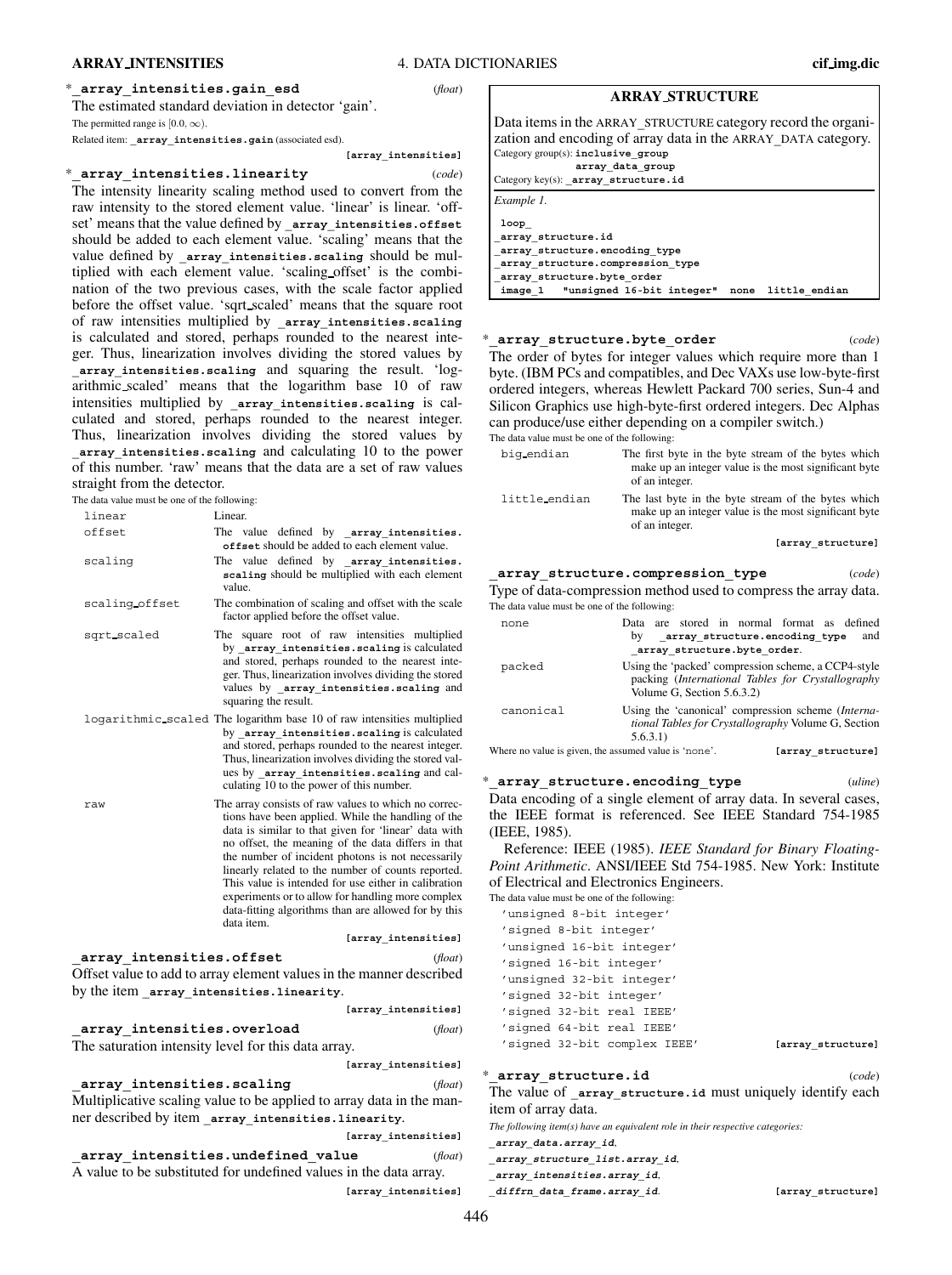## **ARRAY STRUCTURE LIST**

Data items in the ARRAY**\_**STRUCTURE**\_**LIST category record the size and organization of each array dimension. The relationship to physical axes may be given. Category group(s): **inclusive\_group array\_data\_group** Category key(s): **\_array\_structure\_list.array\_id \_array\_structure\_list.index** *Example 1 – an image array of 1300*  $\times$  1200 elements. The raster order of the image is left to right (increasing) in the first dimension and bottom to

top (decreasing) in the second dimension. **loop\_ \_array\_structure\_list.array\_id \_array\_structure\_list.index \_array\_structure\_list.dimension \_array\_structure\_list.precedence \_array\_structure\_list.direction \_array\_structure\_list.axis\_set\_id image\_1 1 1300 1 increasing ELEMENT\_X image\_1 2 1200 2 decreasing ELEMENY\_Y**

\***\_array\_structure\_list.array\_id** (*code*) This item is a pointer to **\_array\_structure.id** in the ARRAY**\_**STRUCTURE category.

**[array\_structure\_list]**

\***\_array\_structure\_list.axis\_set\_id** (*code*) This is a descriptor for the physical axis or set of axes corresponding to an array index. This data item is related to the axes of the detector itself given in DIFFRN**\_**DETECTOR**\_**AXIS, but usually differs in that the axes in this category are the axes of the coordinate system of reported data points, while the axes in DIFFRN**\_**DETECTOR**\_**AXIS are the physical axes of the detector describing the 'poise' of the detector as an overall physical object. If there is only one axis in the set, the identifier of that axis should be used as the identifier of the set.

*The following item(s) have an equivalent role in their respective categories:*

**\_array\_structure\_list\_axis.axis\_set\_id**. **[array\_structure\_list]**

\***\_array\_structure\_list.dimension** (*int*) The number of elements stored in the array structure in this dimension.

 $\label{eq:1} \begin{array}{lll} \textbf{The permitted range is [} & 1, \infty\textbf{)}. \end{array} \qquad \qquad \begin{array}{lll} \textbf{[array\_structure\_list]} \end{array}$ 

\***\_array\_structure\_list.direction** (*int*)

Identifies the direction in which this array index changes.

The data value must be one of the following:

increasing Indicates the index changes from 1 to the maximum dimension decreasing Indicates the index changes from the maximum dimension to 1

**[array\_structure\_list]**

# \***\_array\_structure\_list.index** (*int*)

Identifies the one-based index of the row or column in the array structure.

*The following item(s) have an equivalent role in their respective categories:*

**\_array\_element\_size.index**.

 $\textbf{There are the estimated range is } [1, \infty). \tag{\textbf{array\_structure\_list}}$ 

\***\_array\_structure\_list.precedence** (*int*)

Identifies the rank order in which this array index changes with respect to other array indices. The precedence of 1 indicates the index which changes fastest.

The permitted range is  $[1, \infty)$ . **[array\_structure\_list]** 

### **ARRAY STRUCTURE LIST AXIS**

Data items in the ARRAY**\_**STRUCTURE**\_**LIST**\_**AXIS category describe the physical settings of sets of axes for the centres of pixels that correspond to data points described in the ARRAY**\_**STRUCTURE**\_**LIST category. In the simplest cases, the physical increments of a single axis correspond to the increments of a single array index. More complex organizations, *e.g.* spiral scans, may require coupled motions along multiple axes. Note that a spiral scan uses two coupled axes: one for the angular direction and one for the radial direction. This differs from a cylindrical scan for which the two axes are not coupled into one set.

Category group(s): **inclusive\_group array\_data\_group** Category key(s): **\_array\_structure\_list\_axis.axis\_set\_id \_array\_structure\_list\_axis.axis\_id**

### **\_array\_structure\_list\_axis.angle** (*float*)

The setting of the specified axis in degrees for the first data point of the array index with the corresponding value of **\_array\_structure\_list.axis\_set\_id**. If the index is specified as 'increasing', this will be the centre of the pixel with index value 1. If the index is specified as 'decreasing', this will be the centre of the pixel with maximum index value.

Where no value is given, the assumed value is '0.0'.

**[array\_structure\_list\_axis] \_array\_structure\_list\_axis.angle\_increment** (*float*) The pixel-centre-to-pixel-centre increment in the angular setting of the specified axis in degrees. This is not meaningful in the case of 'constant velocity' spiral scans and should not be specified for this case. See **\_array\_structure\_list\_axis.angular\_pitch**. Where no value is given, the assumed value is '0.0'.

**[array\_structure\_list\_axis] \_array\_structure\_list\_axis.angular\_pitch** (*float*) The pixel-centre-to-pixel-centre distance for a one-step change in the setting of the specified axis in millimetres. This is meaningful only for 'constant velocity' spiral scans or for uncoupled angular scans at a constant radius (cylindrical scans) and should not be specified for cases in which the angle between pixels (rather than the distance between pixels) is uniform. See **\_array\_structure\_list\_axis.angle\_increment**.

Where no value is given, the assumed value is '0.0'.

**[array\_structure\_list\_axis]** \***\_array\_structure\_list\_axis.axis\_id** (*code*) The value of this data item is the identifier of one of the axes in the set of axes for which settings are being specified. Multiple axes may be specified for the same value of **\_array\_structure\_list\_axis.axis\_set\_id**. This item is a pointer to **\_axis.id** in the AXIS category.

**[array\_structure\_list\_axis]** (\*)**\_array\_structure\_list\_axis.axis\_set\_id** (*code*) The value of this data item is the identifier of the set of axes for which axis settings are being specified. Multiple axes may be specified for the same value of **\_array\_structure\_ list\_axis.axis\_set\_id**. This item is a pointer to **\_array\_ structure\_list.axis\_set\_id** in the ARRAY**\_**STRUCTURE**\_**LIST category. If this item is not specified, it defaults to the corresponding axis identifier.

**[array\_structure\_list\_axis] \_array\_structure\_list\_axis.displacement** (*float*) The setting of the specified axis in millimetres for the first data point of the array index with the corresponding value of **\_array\_structure\_list.axis\_set\_id**. If the index is specified as 'increasing', this will be the centre of the pixel with index value 1. If the index is specified as 'decreasing', this will be the centre of the pixel with maximum index value.

Where no value is given, the assumed value is '0.0'

**[array\_structure\_list\_axis]**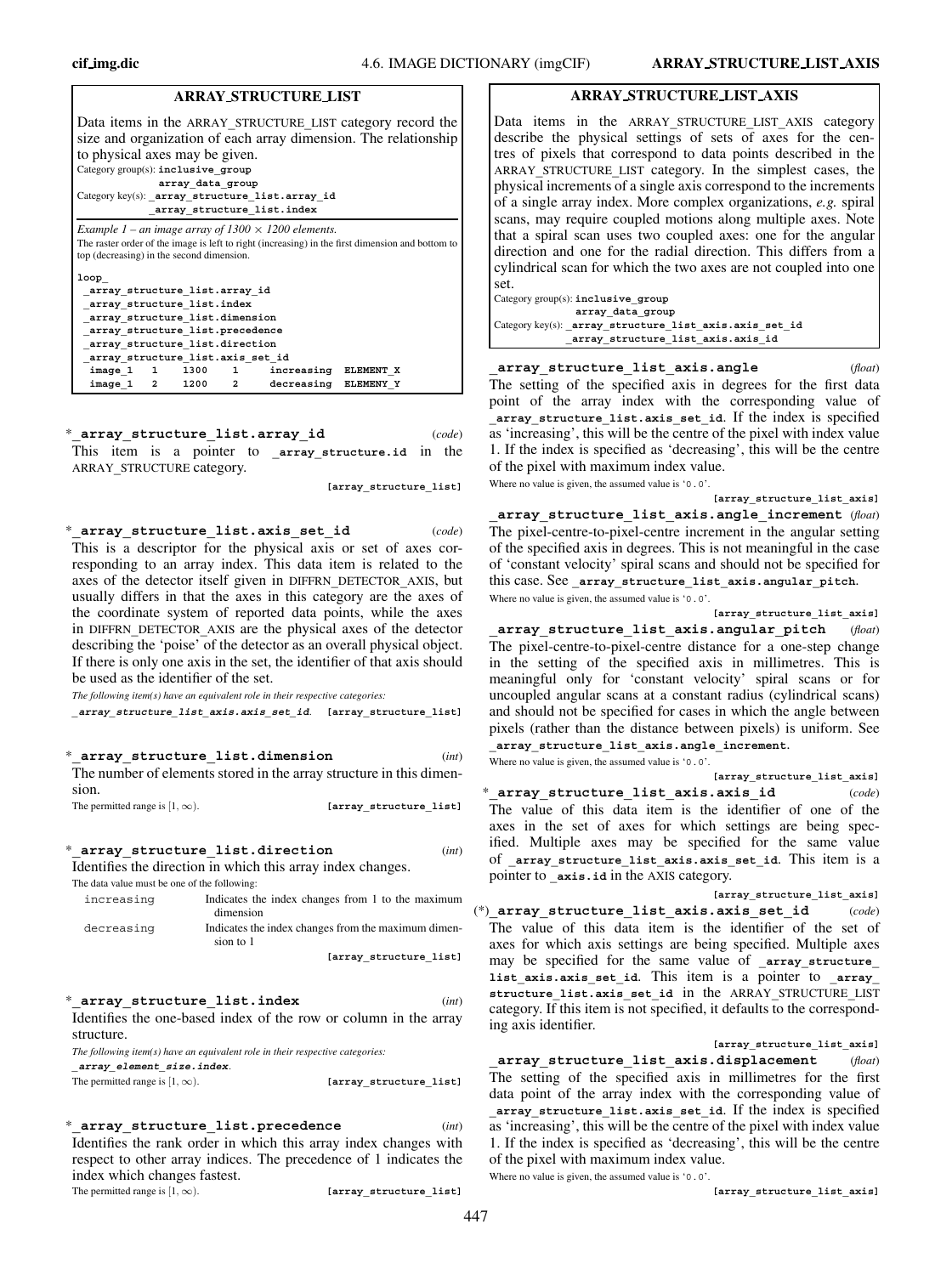### **\_array\_structure\_list\_axis.displacement\_increment**

(*float*)

The pixel-centre-to-pixel-centre increment for the displacement setting of the specified axis in millimetres. Where no value is given, the assumed value is '0.0'.

**[array\_structure\_list\_axis]**

**\_array\_structure\_list\_axis.radial\_pitch** (*float*) The radial distance from one 'cylinder' of pixels to the next in millimetres. If the scan is a 'constant velocity' scan with differing angular displacements between pixels, the value of this item may differ significantly from the value of **array** structure **list\_axis.displacement\_increment**.

Where no value is given, the assumed value is '0.0'.

**[array\_structure\_list\_axis]**

### **AXIS**

Data items in the AXIS category record the information required to describe the various goniometer, detector, source and other axes needed to specify a data collection. The location of each axis is specified by two vectors: the axis itself, given as a unit vector, and an offset to the base of the unit vector. These vectors are referenced to a right-handed laboratory coordinate system with its origin in the sample or specimen:



Axis 1 (*X*): The *X* axis is aligned to the mechanical axis pointing from the sample or specimen along the principal axis of the goniometer. Axis 2 (*Y*): The *Y* axis completes an orthogonal right-handed system defined by the *X* axis and the *Z* axis (see below). Axis 3 (*Z*): The *Z* axis is derived from the source axis which goes from the sample to the source. The *Z* axis is the component of the source axis in the direction of the source orthogonal to the *X* axis in the plane defined by the *X* axis and the source axis. These axes are based on the goniometer, not on the orientation of the detector, gravity *etc.* The vectors necessary to specify all other axes are given by sets of three components in the order (*X*,*Y*, *Z*). If the axis involved is a rotation axis, it is right-handed, *i.e.* as one views the object to be rotated from the origin (the tail) of the unit vector, the rotation is clockwise. If a translation axis is specified, the direction of the unit vector specifies the sense of positive translation. *Note:* This choice of coordinate system is similar to but significantly different from the choice in *MOS-FLM* (Leslie & Powell, 2004). In *MOSFLM*, *X* is along the X-ray beam (the CBF/imgCIF *Z* axis) and *Z* is along the rotation axis.

All rotations are given in degrees and all translations are given in millimetres. Axes may be dependent on one another. The *X* axis is the only goniometer axis the direction of which is strictly connected to the hardware. All other axes are specified by the positions they would assume when the axes upon which they depend are at their zero points.

When specifying detector axes, the axis is given to the beam centre. The location of the beam centre on the detector should be given in the DIFFRN**\_**DETECTOR category in distortion-corrected millimetres from the (0, 0) corner of the detector. It should be noted that many different origins arise in the definition of an experiment. In particular, as noted above, it is necessary to specify the location of the beam centre on the detector in terms of the origin of the detector, which is, of course, not coincident with the centre of the sample.

Reference: Leslie, A. G. W. & Powell, H. (2004). *MOS-FLM* v6.11. MRC Laboratory of Molecular Biology, Hills Road, Cambridge, England. http://www.CCP4.ac.uk/dist/xwindows/Mosflm/.

Category group(s): **inclusive\_group axis\_group diffrn\_group** Category key(s): **\_axis.id \_axis.equipment**

### *Example 1.*

This example shows the axis specification of the axes of a kappa-geometry goniometer [see Stout, G. H. & Jensen, L. H. (1989). *X-ray structure determination. A practical guide*, 2nd ed. p. 134. New York: Wiley Interscience]. There are three axes specified, and no offsets. The outermost axis,  $\omega$ , is pointed along the *X* axis. The next innermost axis,  $\kappa$ , is at a 50<sup>°</sup> angle to the *X* axis, pointed away from the source. The innermost axis,  $\varphi$ , aligns with the *X* axis when  $\omega$  and  $\varphi$  are at their zero points. If  $T_{\omega}$ ,  $T_{\kappa}$  and  $T_{\varphi}$  are the transformation matrices derived from the axis settings, the complete transformation would be  $x' = T_{\omega} T_{\kappa} T_{\varphi} x$ .

| loop |                                              |                                 |  |           |            |           |  |  |
|------|----------------------------------------------|---------------------------------|--|-----------|------------|-----------|--|--|
|      | axis.id                                      |                                 |  |           |            |           |  |  |
|      | axis.type                                    |                                 |  |           |            |           |  |  |
|      | axis.equipment                               |                                 |  |           |            |           |  |  |
|      | axis.depends on                              |                                 |  |           |            |           |  |  |
|      | axis.vector[1] axis.vector[2] axis.vector[3] |                                 |  |           |            |           |  |  |
|      |                                              | omega rotation goniometer       |  |           |            | 0         |  |  |
|      |                                              | kappa rotation goniometer omega |  | $-.64279$ | $^{\circ}$ | $-.76604$ |  |  |
| phi  |                                              | rotation goniometer kappa       |  |           | 0          | 0         |  |  |

*Example 2.*

This example show the axis specification of the axes of a detector, source and gravity. The order has been changed as a reminder that the ordering of presentation of tokens is not significant. The centre of rotation of the detector has been taken to be 68 mm in the direction away from the source.

| loop                               |                                              |               |                   |   |              |   |              |             |             |
|------------------------------------|----------------------------------------------|---------------|-------------------|---|--------------|---|--------------|-------------|-------------|
| axis.id                            |                                              |               |                   |   |              |   |              |             |             |
|                                    | axis.type                                    |               |                   |   |              |   |              |             |             |
|                                    | axis.equipment                               |               |                   |   |              |   |              |             |             |
|                                    | axis.depends on                              |               |                   |   |              |   |              |             |             |
|                                    | axis.vector[1] axis.vector[2] axis.vector[3] |               |                   |   |              |   |              |             |             |
|                                    | axis.offset[1] axis.offset[2] axis.offset[3] |               |                   |   |              |   |              |             |             |
| source                             |                                              | source        |                   | 0 | 0            | 1 |              |             |             |
| gravity                            |                                              | gravity       |                   | 0 | -1           | 0 |              |             |             |
| translation detector rotz<br>tranz |                                              |               |                   | 0 | 0            |   |              |             | $1 0 0 -68$ |
| twotheta<br>rotation               |                                              | detector      |                   | 1 | 0            | 0 |              | .           |             |
| rotation<br>roty                   |                                              |               | detector twotheta | 0 | $\mathbf{1}$ | 0 | <sup>0</sup> | $\mathbf 0$ | $-68$       |
| rotz                               | rotation                                     | detector roty |                   | 0 | 0            | 1 | <sup>0</sup> |             | $0 - 68$    |

### **\_axis.depends\_on**

The value of **\_axis.depends\_on** specifies the next outermost axis upon which this axis depends. This item is a pointer to **\_axis.id** in the same category.

**[axis]**

**\_axis.equipment** (*ucode*) The value of **\_axis.equipment** specifies the type of equipment using the axis: 'goniometer', 'detector', 'gravity', 'source' or 'general'.

The data value must be one of the following:

|                                                          | qoniometer | equipment used to orient or position samples   |        |
|----------------------------------------------------------|------------|------------------------------------------------|--------|
|                                                          | detector   | equipment used to detect reflections           |        |
|                                                          | qeneral    | equipment used for general purposes            |        |
|                                                          | qravity    | axis specifying the downward direction         |        |
|                                                          | source     | axis specifying the direction sample to source |        |
| Where no value is given, the assumed value is 'qeneral'. |            |                                                | [axis] |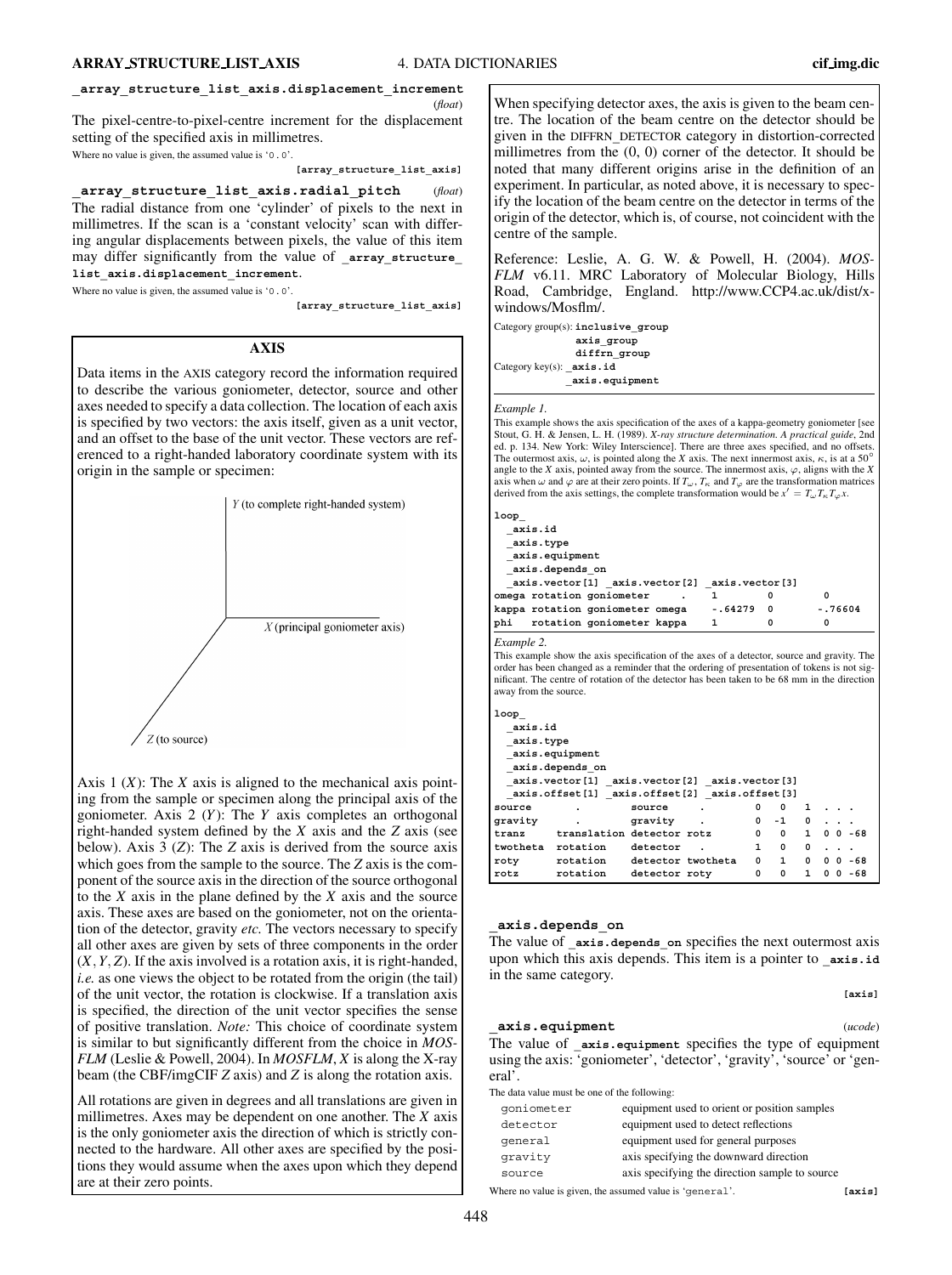## \***\_axis.id** (*code*)

The value of **axis.id** must uniquely identify each axis relevant to the experiment. Note that multiple pieces of equipment may share the same axis (*e.g.* a  $2\theta$  arm), so the category key for AXIS also includes the equipment.

*The following item(s) have an equivalent role in their respective categories:*

**\_axis.depends\_on**,

**\_array\_structure\_list\_axis.axis\_id**,

**\_diffrn\_detector\_axis.axis\_id**,

**\_diffrn\_measurement\_axis.axis\_id**,

**\_diffrn\_scan\_axis.axis\_id**,

**\_diffrn\_scan\_frame\_axis.axis\_id**. **[axis]**

**\_axis.offset[1]** (*float*)

The [1] element of the three-element vector used to specify the

offset to the base of a rotation or translation axis. The vector is specified in millimetres.

Where no value is given, the assumed value is '0.0'. **[axis]** 

### **\_axis.offset[2]** (*float*)

The [2] element of the three-element vector used to specify the offset to the base of a rotation or translation axis. The vector is specified in millimetres.

Where no value is given, the assumed value is '0.0'. **[axis]** 

### **\_axis.offset[3]** (*float*)

The [3] element of the three-element vector used to specify the offset to the base of a rotation or translation axis. The vector is specified in millimetres.

Where no value is given, the assumed value is '0.0'. **[axis]** 

### **\_axis.type** (*ucode*)

The value of **axis.type** specifies the type of axis: 'rotation' or 'translation' (or 'general' when the type is not relevant, as for gravity).

The data value must be one of the following:

| Where no value is given, the assumed value is 'qeneral'. |             |                                          | [axis] |
|----------------------------------------------------------|-------------|------------------------------------------|--------|
|                                                          | qeneral     | axis for which the type is not relevant  |        |
|                                                          | translation | translation in the direction of the axis |        |
|                                                          | rotation    | right-handed axis of rotation            |        |

### **\_axis.vector[1]** (*float*)

The [1] element of the three-element vector used to specify the direction of a rotation or translation axis. The vector should be normalized to be a unit vector and is dimensionless.

Where no value is given, the assumed value is '0.0'. **[axis]** 

### **\_axis.vector[2]** (*float*)

The [2] element of the three-element vector used to specify the direction of a rotation or translation axis. The vector should be normalized to be a unit vector and is dimensionless.

Where no value is given, the assumed value is '0.0'. **[axis]** 

## **\_axis.vector[3]** (*float*)

The [3] element of the three-element vector used to specify the direction of a rotation or translation axis. The vector should be normalized to be a unit vector and is dimensionless.

Where no value is given, the assumed value is '0.0'. **[axis]** 

**DIFFRN DATA FRAME**

Data items in the DIFFRN**\_**DATA**\_**FRAME category record the details about each frame of data. The items in this category were previously in a DIFFRN**\_**FRAME**\_**DATA category, which is now deprecated. The items from the old category are provided as aliases but should not be used for new work. Category group(s): **inclusive\_group array\_data\_group**

Category key(s): **\_diffrn\_data\_frame.id \_diffrn\_data\_frame.detector\_element\_id**

*Example 1 – a frame containing data from four frame elements.* Each frame element has a common array configuration 'array 1' described in ARRAY STRUCTURE and related categories. The data for each detector element are stored in four groups of binary data in the ARRAY DATA category, linked by the array id and binary id.

| loop    |                             |                                       |
|---------|-----------------------------|---------------------------------------|
|         | diffrn data frame.id        |                                       |
|         |                             | diffrn data frame.detector element id |
|         | diffrn data frame.array id  |                                       |
|         | diffrn data frame.binary id |                                       |
|         | frame 1 d1 ccd 1 array 1 1  |                                       |
|         | frame 1 d1 ccd 2 array 1 2  |                                       |
|         | frame 1 d1 ccd 3 array 1 3  |                                       |
| frame 1 | d1 ccd 4 array 1 4          |                                       |

## \***\_diffrn\_data\_frame.array\_id** (*code*)

**\_diffrn\_frame\_data.array\_id** (*cif img.dic 1.0*)

This item is a pointer to **array** structure.id in the ARRAY STRUCTURE category.

### **[diffrn\_data\_frame]**

### (\*)**\_diffrn\_data\_frame.binary\_id** (*int*) **\_diffrn\_frame\_data.binary\_id** (*cif img.dic 1.0*)

This item is a pointer to **array** data.binary id in the ARRAY DATA category.

| [diffrn data frame] |  |
|---------------------|--|
|                     |  |

**[diffrn\_data\_frame]**

\***\_diffrn\_data\_frame.detector\_element\_id** (*code*) **\_diffrn\_frame\_data.detector\_element\_id** (*cif img.dic 1.0*)

This item is a pointer to diffrn detector element.id in the DIFFRN**\_**DETECTOR**\_**ELEMENT category.

# \***\_diffrn\_data\_frame.id** (*code*)

**\_diffrn\_frame\_data.id** (*cif img.dic 1.0*)

The value of **\_diffrn\_data\_frame.id** must uniquely identify each complete frame of data.

*The following item(s) have an equivalent role in their respective categories:*

**\_diffrn\_refln.frame\_id**,

**\_diffrn\_scan.frame\_id\_start**,

**\_diffrn\_scan.frame\_id\_end**,

**\_diffrn\_scan\_frame.frame\_id**,

**\_diffrn\_scan\_frame\_axis.frame\_id**. **[diffrn\_data\_frame]**

## **DIFFRN DETECTOR**

| Data items in the DIFFRN DETECTOR category describe the<br>detector used to measure the scattered radiation, including any<br>analyser and post-sample collimation.<br>Category group(s): inclusive group<br>diffrn group<br>Category key(s): diffrn detector.diffrn id<br>diffrn detector.id |             |  |  |
|-----------------------------------------------------------------------------------------------------------------------------------------------------------------------------------------------------------------------------------------------------------------------------------------------|-------------|--|--|
| Example $1$ – based on PDB entry 5HVP and laboratory records for the structure<br>corresponding to PDB entry 5HVP.                                                                                                                                                                            |             |  |  |
| diffrn detector.diffrn id                                                                                                                                                                                                                                                                     | ، ۹۱،       |  |  |
| diffrn detector.detector                                                                                                                                                                                                                                                                      | 'multiwire' |  |  |
| diffrn detector.type                                                                                                                                                                                                                                                                          | 'Siemens'   |  |  |
|                                                                                                                                                                                                                                                                                               |             |  |  |

# **\_diffrn\_detector.details** (*text*)

**\_diffrn\_detector\_details** (*cif core.dic 2.0.1*) A description of special aspects of the radiation detector. Example: 'slow mode'. **[diffrn detector]**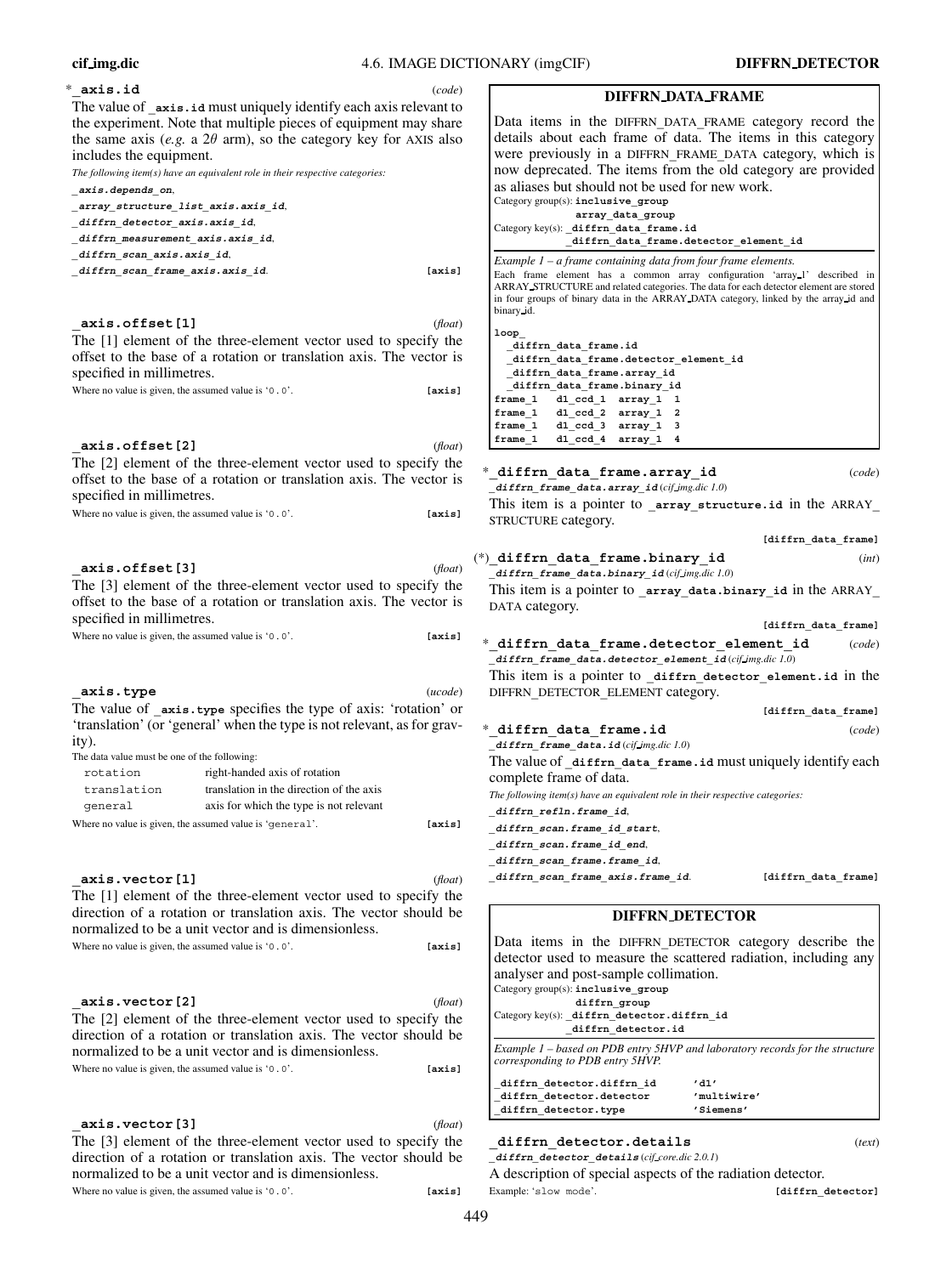## **DIFFRN DETECTOR** 4. DATA DICTIONARIES **cif img.dic**

### **\_diffrn\_detector.detector** (*text*)

**\_diffrn\_radiation\_detector** (*cifdic.c91 1.0*) **\_diffrn\_detector** (*cif core.dic 2.0*) The general class of the radiation detector. Examples: 'photographic film', 'scintillation counter', 'CCD plate',

'BF~3~ counter'. **[diffrn detector]** 

\***\_diffrn\_detector.diffrn\_id** (*code*) This data item is a pointer to diffrn.id in the DIFFRN category. The value of diffrn.id uniquely defines a set of diffraction data.

**\_diffrn\_detector.dtime** (*float*) **\_diffrn\_radiation\_detector\_dtime** (*cifdic.c91 1.0*)

**\_diffrn\_detector\_dtime** (*cif core.dic 2.0*)

The deadtime in microseconds of the detector(s) used to measure the diffraction intensities.

The permitted range is  $[0.0, \infty)$ . **[diffrn\_detector]** 

## (\*)**\_diffrn\_detector.id** (*code*)

The value of diffrn detector.id must uniquely identify each detector used to collect each diffraction data set. If the value of diffrn detector.id is not given, it is implicitly equal to the value of **\_diffrn\_detector.diffrn\_id**.

*The following item(s) have an equivalent role in their respective categories:* **\_diffrn\_detector\_axis.detector\_id**. **[diffrn\_detector]**

**\_diffrn\_detector.number\_of\_axes** (*int*)

The value of diffrn detector.number of axes gives the number of axes of the positioner for the detector identified by diffrn detector.id. The word 'positioner' is a general term used in instrumentation design for devices that are used to change the positions of portions of apparatus by linear translation, rotation or combinations of such motions. Axes which are used to provide a coordinate system for the face of an area detetctor should not be counted for this data item. The description of each axis should be provided by entries in DIFFRN**\_**DETECTOR**\_**AXIS.

The permitted range is  $[1, \infty)$ . **[diffrn\_detector]** 

## **\_diffrn\_detector.type** (*text*)

**\_diffrn\_detector\_type** (*cif core.dic 2.0.1*) The make, model or name of the detector device used.

**[diffrn\_detector]**

## **DIFFRN DETECTOR AXIS**

Data items in the DIFFRN**\_**DETECTOR**\_**AXIS category associate axes with detectors. Category group(s): **inclusive\_group diffrn\_group** Category key(s): diffrn detector axis.detector id \_<br>diffrn detector axis.axis id

\***\_diffrn\_detector\_axis.axis\_id** (*code*) This data item is a pointer to **axis.id** in the AXIS category.

**[diffrn\_detector\_axis]**

\***\_diffrn\_detector\_axis.detector\_id** (*code*) **\_diffrn\_detector\_axis.id** (*cif img.dic 1.0*)

This data item is a pointer to **\_diffrn\_detector.id** in the DIFFRN**\_**DETECTOR category. This item was previously named diffrn detector axis.id, which is now a deprecated name. The old name is provided as an alias but should not be used for new work.

**[diffrn\_detector\_axis]**

\***\_diffrn\_detector\_axis.id** (*code*) This data item is a pointer to **\_diffrn\_detector.id** in the DIFFRN**\_**DETECTOR category. *Deprecated: do not use.*

**[diffrn\_detector\_axis]**

### **DIFFRN DETECTOR ELEMENT**

Data items in the DIFFRN**\_**DETECTOR**\_**ELEMENT category record the details about spatial layout and other characteristics of each element of a detector which may have multiple elements. In most cases, giving more detailed information in ARRAY**\_**STRUCTURE**\_**LIST and ARRAY**\_**STRUCTURE**\_**LIST**\_**AXIS is preferable to simply providing the centre of the detector element. Category group(s): **inclusive\_group**

**array\_data\_group** Category key(s): **\_diffrn\_detector\_element.id \_diffrn\_detector\_element.detector\_id**

### *Example 1*

Detector d1 is composed of four CCD detector elements, each 200 by 200 mm, arranged in a square, in the pattern

1 2 \*

3 4

Note that the beam centre is slightly displaced from each of the detector elements, just beyond the lower right corner of 1, the lower left corner of 2, the upper right corner of 3 and the upper left corner of 4.

### **loop\_**

**\_diffrn\_detector\_element.detector\_id** \_<br>diffrn detector element.id \_<br>diffrn<sup>\_</sup>detector<sup>\_</sup>element.center[1] **\_diffrn\_detector\_element.center[2] d1 d1\_ccd\_1 201.5 -1.5 d1 d1\_ccd\_2 -1.8 -1.5 d1 d1\_ccd\_3 201.6 201.4 d1 d1\_ccd\_4 -1.7 201.5**

**\_diffrn\_detector\_element.center[1]** (*float*) The value of diffrn detector element.center[1] is the  $X$ component of the distortion-corrected beam centre in millimetres from the (0, 0) (lower-left) corner of the detector element viewed from the sample side. The *X* and *Y* axes are the laboratory coordinate system coordinates defined in the AXIS category measured when all positioning axes for the detector are at their zero settings. If the resulting *X* or *Y* axis is then orthogonal to the detector, the *Z* axis is used instead of the orthogonal axis.

Where no value is given, the assumed value is '0.0'. [diffrn\_detector\_element]

**\_diffrn\_detector\_element.center[2]** (*float*) The value of diffrn detector element.center[2] is the *Y* component of the distortion-corrected beam centre in millimetres from the (0, 0) (lower-left) corner of the detector element viewed from the sample side. The *X* and *Y* axes are the laboratory coordinate system coordinates defined in the AXIS category measured when all positioning axes for the detector are at their zero settings. If the resulting *X* or *Y* axis is then orthogonal to the detector, the *Z* axis is used instead of the orthogonal axis.

Where no value is given, the assumed value is '0.0'. [diffrn\_detector\_element]

\***\_diffrn\_detector\_element.detector\_id** (*code*) This item is a pointer to **\_diffrn\_detector.id** in the DIFFRN**\_** DETECTOR category.

**[diffrn\_detector\_element]**

\***\_diffrn\_detector\_element.id** (*code*) The value of **\_diffrn\_detector\_element.id** must uniquely identify each element of a detector.

**[diffrn\_detector\_element]**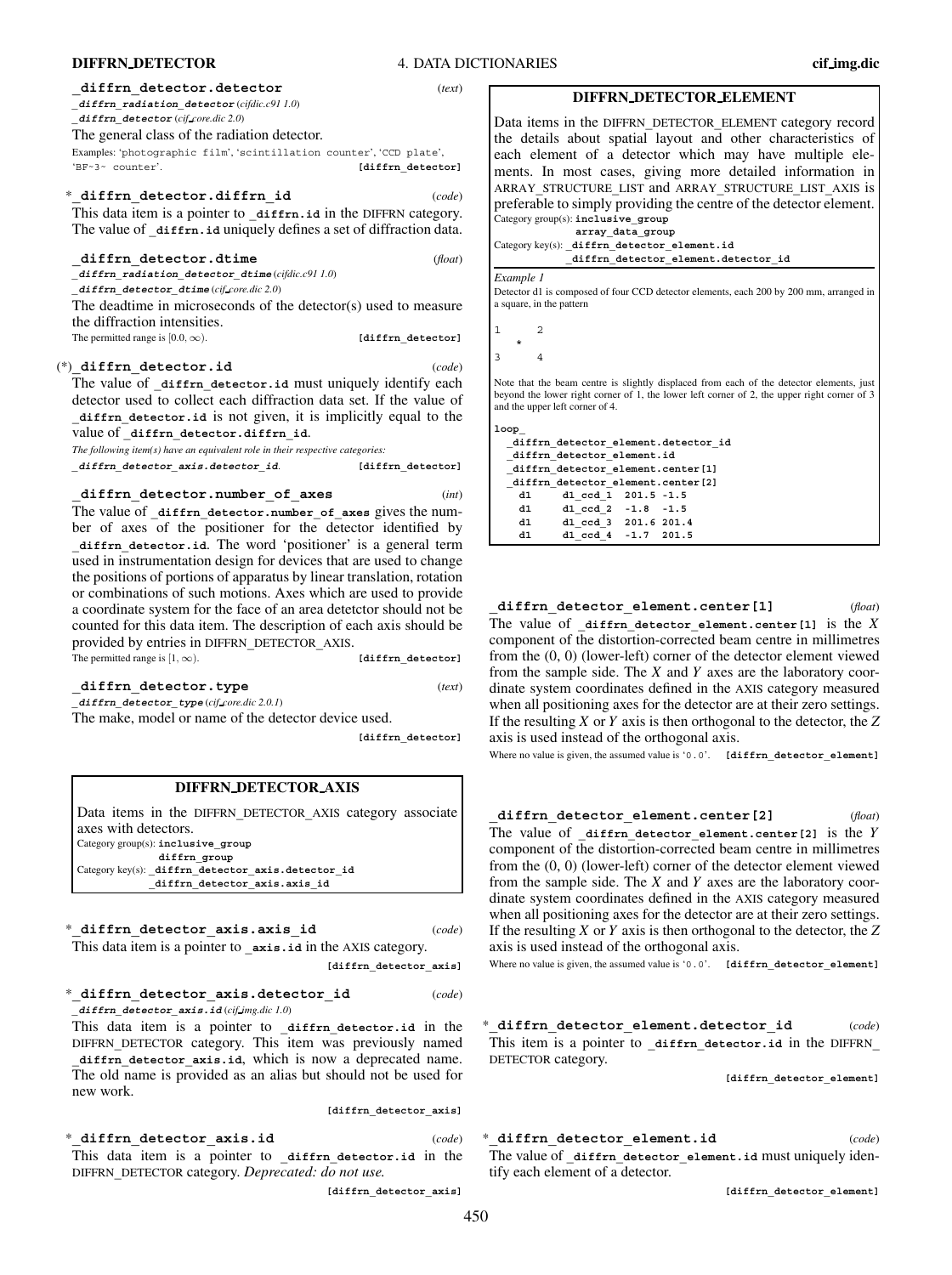### **DIFFRN FRAME DATA**

Data items in the DIFFRN**\_**FRAME**\_**DATA category record the details about each frame of data. The items in this category are now in the DIFFRN**\_**DATA**\_**FRAME category. The items in the DIFFRN**\_**FRAME**\_**DATA category are now deprecated. The items from this category are provided as aliases in version 1.0 of the dictionary but should not be used for new work. The items from the old category are provided in this dictionary for completeness but should not be used or cited. To avoid confusion, the example has been removed and the redundant parent–child links to other categories have been removed. Category group(s): **inclusive\_group**

**array\_data\_group** Category key(s): diffrn frame data.id **\_diffrn\_frame\_data.detector\_element\_id**

*THE DIFFRN***\_***FRAME***\_***DATA category is deprecated and should not be used.*

**# EXAMPLE REMOVED #**

\***\_diffrn\_frame\_data.array\_id** (*code*) This item is a pointer to **array** structure.id in the ARRAY STRUCTURE category. *Deprecated: do not use.*

**[diffrn\_frame\_data]**

(\*)**\_diffrn\_frame\_data.binary\_id** (*int*) This item is a pointer to **array** data.binary id in the ARRAY STRUCTURE category. *Deprecated: do not use.*

**[diffrn\_frame\_data]**

\***\_diffrn\_frame\_data.detector\_element\_id** (*code*) This item is a pointer to diffrn detector element.id in the DIFFRN**\_**DETECTOR**\_**ELEMENT category. *Deprecated: do not use.* **[diffrn\_frame\_data]**

\***\_diffrn\_frame\_data.id** (*code*) The value of diffrn frame data.id must uniquely identify each complete frame of data. *Deprecated: do not use.*

**[diffrn\_frame\_data]**

## **DIFFRN MEASUREMENT**

Data items in the DIFFRN**\_**MEASUREMENT category record details about the device used to orient and/or position the crystal during data measurement and the manner in which the diffraction data were measured.

Category group(s): **inclusive\_group diffrn\_group**

| $Category key(s): diffrn measurement.device$ |  |
|----------------------------------------------|--|
| diffrn measurement.diffrn id                 |  |
| diffrn measurement.id                        |  |

*Example 1 – based on PDB entry 5HVP and laboratory records for the structure corresponding to PDB entry 5HVP.*

| diffrn measurement.diffrn id                                  | $'$ d1 $'$        |
|---------------------------------------------------------------|-------------------|
| diffrn measurement.device                                     | '3-circle camera' |
| diffrn measurement.device type                                | 'Supper model x'  |
| diffrn measurement.device details                             | 'none'            |
| diffrn measurement.method                                     | 'omega scan'      |
| diffrn measurement.details                                    |                   |
| ; 440 frames, 0.20 degrees, 150 sec, detector distance 12 cm, |                   |
| detector angle 22.5 degrees                                   |                   |

**;** *Example 2 – based on data set TOZ of Willis, Beckwith & Tozer [Acta Cryst. (1991), C47, 2276–2277].* **\_diffrn\_measurement.diffrn\_id 's1'**

**\_diffrn\_measurement.device\_type 'Philips PW1100/20 diffractometer'** diffrn measurement.method 'theta/2theta  $(\qquad q/2\qquadq)$ '

# **\_diffrn\_measurement.details** (*text*)

**\_diffrn\_measurement\_details** (*cif core.dic 2.0.1*)

A description of special aspects of the intensity measurement. Example:

; 440 frames, 0.20 degrees, 150 sec, detector

distance 12 cm, detector angle 22.5 degrees

[diffrn\_measurement]

(\*)**\_diffrn\_measurement.device** (*text*) **\_diffrn\_measurement\_device** (*cif core.dic 2.0.1*)

The general class of goniometer or device used to support and orient the specimen. If the value of diffrn **measurement.device** is not given, it is implicitly equal to the value of **\_diffrn\_measurement.diffrn\_id**. Either **\_diffrn\_ measurement.device** or **\_diffrn\_measurement.id** may be used to link to other categories. If the experimental setup admits multiple devices, then diffrn measurement.id is used to provide a unique link.

*The following item(s) have an equivalent role in their respective categories:*

**\_diffrn\_measurement\_axis.measurement\_device** .

Examples: '3-circle camera', '4-circle camera',

'kappa-geometry camera', 'oscillation camera', 'precession camera'. **[diffrn\_measurement]**

**\_diffrn\_measurement.device\_details** (*text*)

**\_diffrn\_measurement\_device\_details** (*cif core.dic 2.0.1*)

A description of special aspects of the device used to measure the diffraction intensities.

Example:

; commercial goniometer modified locally to allow for 90\% \t arc

[diffrn\_measurement]

**\_diffrn\_measurement.device\_type** (*text*) **\_diffrn\_measurement\_device\_type** (*cif core.dic 2.0.1*)

The make, model or name of the measurement device (goniometer) used.

Examples: 'Supper model q', 'Huber model r', 'Enraf-Nonius model s', 'home-made'. **[diffrn\_measurement]**

## \***\_diffrn\_measurement.diffrn\_id**

This data item is a pointer to diffrn.id in the DIFFRN category.

(\*)**\_diffrn\_measurement.id** (*code*) The value of diffrn measurement.id must uniquely identify the set of mechanical characteristics of the device used to orient and/or position the sample used during the collection of each diffraction data set. If the value of **\_diffrn\_measurement.id** is not given, it is implicitly equal to the value of diffrn measurement.diffrn id. Either diffrn **measurement.device** or **\_diffrn\_measurement.id** may be used to link to other categories. If the experimental setup admits multiple devices, then diffrn measurement.id is used to provide a unique link.

*The following item(s) have an equivalent role in their respective categories:*

**\_diffrn\_measurement\_axis.measurement\_id**. **[diffrn\_measurement]**

|  | diffrn measurement.method | (text) |
|--|---------------------------|--------|
|--|---------------------------|--------|

**\_diffrn\_measurement\_method** (*cif core.dic 2.0.1*) Method used to measure intensities.

Example: 'profile data from theta/2theta  $(\qquad q/2\qquadq)$  scans'.

**[diffrn\_measurement]**

**\_diffrn\_measurement.number\_of\_axes** (*int*)

The value of **\_diffrn\_measurement.number\_of\_axes** gives the number of axes of the positioner for the goniometer or other sample orientation or positioning device identified by **\_diffrn\_measurement.id**. The description of the axes should be provided by entries in DIFFRN**\_**MEASUREMENT**\_**AXIS.

 $\textbf{The permitted range is } [1, \infty). \tag{\textbf{differn\_measurement}}$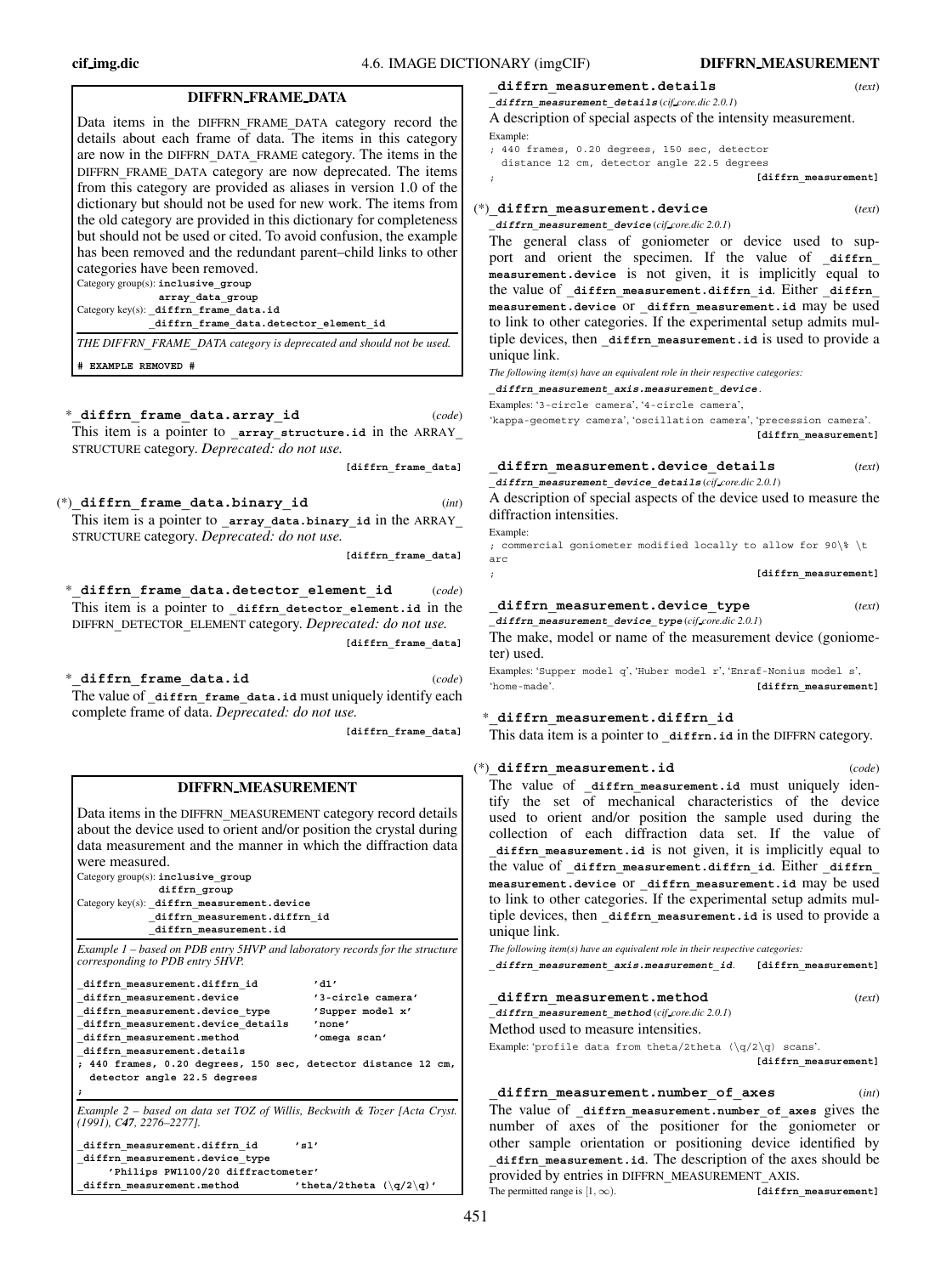### **DIFFRN MEASUREMENT** 4. DATA DICTIONARIES **cif img.dic**

**\_diffrn\_measurement.specimen\_support** (*text*)

**\_diffrn\_measurement\_specimen\_support** (*cif core.dic 2.0.1*) The physical device used to support the crystal during data collection.

Examples: 'glass capillary', 'quartz capillary', 'fiber', 'metal loop'. **[diffrn\_measurement]**

## **DIFFRN MEASUREMENT AXIS**

Data items in the DIFFRN**\_**MEASUREMENT**\_**AXIS category associate axes with goniometers. Category group(s): **inclusive\_group diffrn\_group** Category key(s): **\_diffrn\_measurement\_axis.measurement\_device \_diffrn\_measurement\_axis.measurement\_id \_diffrn\_measurement\_axis.axis\_id**

\***\_diffrn\_measurement\_axis.axis\_id** (*code*) This data item is a pointer to **axis.id** in the AXIS category.

**[diffrn\_measurement\_axis]**

## \***\_diffrn\_measurement\_axis.id** (*code*)

This data item is a pointer to **\_diffrn\_measurement.id** in the DIFFRN**\_**MEASUREMENT category. *Deprecated: do not use.*

**[diffrn\_measurement\_axis]**

(\*)**\_diffrn\_measurement\_axis.measurement\_device** (*text*) This data item is a pointer to diffrn measurement.device in the DIFFRN**\_**MEASUREMENT category.

**[diffrn\_measurement\_axis]**

(\*)**\_diffrn\_measurement\_axis.measurement\_id** (*code*) **\_diffrn\_measurement\_axis.id** (*cif img.dic 1.0*)

This data item is a pointer to **\_diffrn\_measurement.id** in the DIFFRN**\_**MEASUREMENT category. This item was previously named diffrn measurement axis.id, which is now a deprecated name. The old name is provided as an alias but should not be used for new work.

**[diffrn\_measurement\_axis]**

| <b>DIFFRN_RADIATION</b>                                                                                                                                                                                                                                                                                                                                                                   |                                                                               |  |  |
|-------------------------------------------------------------------------------------------------------------------------------------------------------------------------------------------------------------------------------------------------------------------------------------------------------------------------------------------------------------------------------------------|-------------------------------------------------------------------------------|--|--|
| Data items in the DIFFRN RADIATION category describe the radia-<br>tion used for measuring diffraction intensities, its collimation and<br>monochromatization before the sample. Post-sample treatment<br>of the beam is described by data items in the DIFFRN DETECTOR<br>category.<br>Category group(s): inclusive group<br>diffrn group<br>Category key(s): diffrn radiation.diffrn id |                                                                               |  |  |
| Example $1$ – based on PDB entry 5HVP and laboratory records for the structure<br>corresponding to PDB entry 5HVP.                                                                                                                                                                                                                                                                        |                                                                               |  |  |
| diffrn radiation.diffrn id<br>diffrn radiation.collimation<br>diffrn radiation.monochromator<br>diffrn radiation.type<br>diffrn radiation.wavelength id                                                                                                                                                                                                                                   | $'$ set $1'$<br>'0.3 mm double pinhole'<br>'graphite'<br>$'$ Cu K $\a'$<br>1. |  |  |
| Example 2 - based on data set TOZ of Willis, Beckwith & Tozer [Acta Cryst.<br>$(1991)$ , C47, 2276-2277].                                                                                                                                                                                                                                                                                 |                                                                               |  |  |
| diffrn radiation.wavelength id<br>diffrn radiation.type<br>diffrn radiation.monochromator                                                                                                                                                                                                                                                                                                 | 1.<br>$'$ Cu K $\a'$<br>'graphite'                                            |  |  |
| diffrn radiation.collimation<br>(text)<br>$diffrn$ radiation collimation (cif core.dic 2.0.1)                                                                                                                                                                                                                                                                                             |                                                                               |  |  |

The collimation or focusing applied to the radiation.

Examples: '0.3 mm double-pinhole', '0.5 mm', 'focusing mirrors'.

**[diffrn\_radiation]**

\***\_diffrn\_radiation.diffrn\_id** (*code*) This data item is a pointer to **\_diffrn.id** in the DIFFRN category.

**\_diffrn\_radiation.div\_x\_source** (*float*)

Beam crossfire in degrees parallel to the laboratory *X* axis (see AXIS category). This is a characteristic of the X-ray beam as it illuminates the sample (or specimen) after all monochromation and collimation. This is the standard uncertainty (e.s.d.) of the directions of photons in the *XZ* plane around the mean source beam direction. Note that for some synchrotrons this value is specified in milliradians, in which case a conversion is needed. To convert a value in milliradians to a value in degrees, multiply by 0.180 and divide by  $\pi$ .

**[diffrn\_radiation]**

## **\_diffrn\_radiation.div\_x\_y\_source** (*float*)

Beam crossfire correlation in degrees squared between the crossfire laboratory *X* axis component and the crossfire laboratory *Y* axis component (see AXIS category). This is a characteristic of the X-ray beam as it illuminates the sample (or specimen) after all monochromation and collimation. This is the mean of the products of the deviations of the direction of each photon in the *XZ* plane times the deviations of the direction of the same photon in the *Y Z* plane around the mean source beam direction. This will be zero for uncorrelated crossfire. Note that for some synchrotrons this value is specified in milliradians squared, in which case a conversion is needed. To convert a value in milliradians squared to a value in degrees squared, multiply by  $0.180^2$  and divide by  $\pi^2$ .

Where no value is given, the assumed value is '0.0'. [diffrn\_radiation]

## **\_diffrn\_radiation.div\_y\_source** (*float*)

Beam crossfire in degrees parallel to the laboratory *Y* axis (see AXIS category). This is a characteristic of the X-ray beam as it illuminates the sample (or specimen) after all monochromation and collimation. This is the standard uncertainty (e.s.d.) of the directions of photons in the *YZ* plane around the mean source beam direction. Note that for some synchrotrons this value is specified in milliradians, in which case a conversion is needed. To convert a value in milliradians to a value in degrees, multiply by 0.180 and divide by  $\pi$ .

Where no value is given, the assumed value is '0.0'. [diffrn\_radiation]

| diffrn radiation.filter edge                       | (float) |
|----------------------------------------------------|---------|
| $diffrn$ radiation filter edge(cif core.dic 2.0.1) |         |

Absorption edge in ångströms of the radiation filter used. The permitted range is  $[0.0, \infty)$ . **[diffrn\_radiation]** 

# **\_diffrn\_radiation.inhomogeneity** (*float*)

**\_diffrn\_radiation\_inhomogeneity** (*cif core.dic 2.0.1*) Half-width in millimetres of the incident beam in the direction perpendicular to the diffraction plane.

The permitted range is  $[0.0, \infty)$ . **[diffrn\_radiation]** 

## **\_diffrn\_radiation.monochromator** (*text*) **\_diffrn\_radiation\_monochromator** (*cif core.dic 2.0.1*)

The method used to obtain monochromatic radiation. If a monochromator crystal is used, the material and the indices of the Bragg reflection are specified.

Examples: 'Zr filter', 'Ge 220', 'none', 'equatorial mounted graphite'. **[diffrn\_radiation]**

| diffrn radiation.polarisn norm | (float) |
|--------------------------------|---------|
|--------------------------------|---------|

**\_diffrn\_radiation\_polarisn\_norm** (*cif core.dic 2.0.1*)

The angle in degrees, as viewed from the specimen, between the perpendicular component of the polarization and the diffraction plane. See **\_diffrn\_radiation\_polarisn\_ratio**.

The permitted range is [−90.0, 90.0]. **[diffrn** radiation]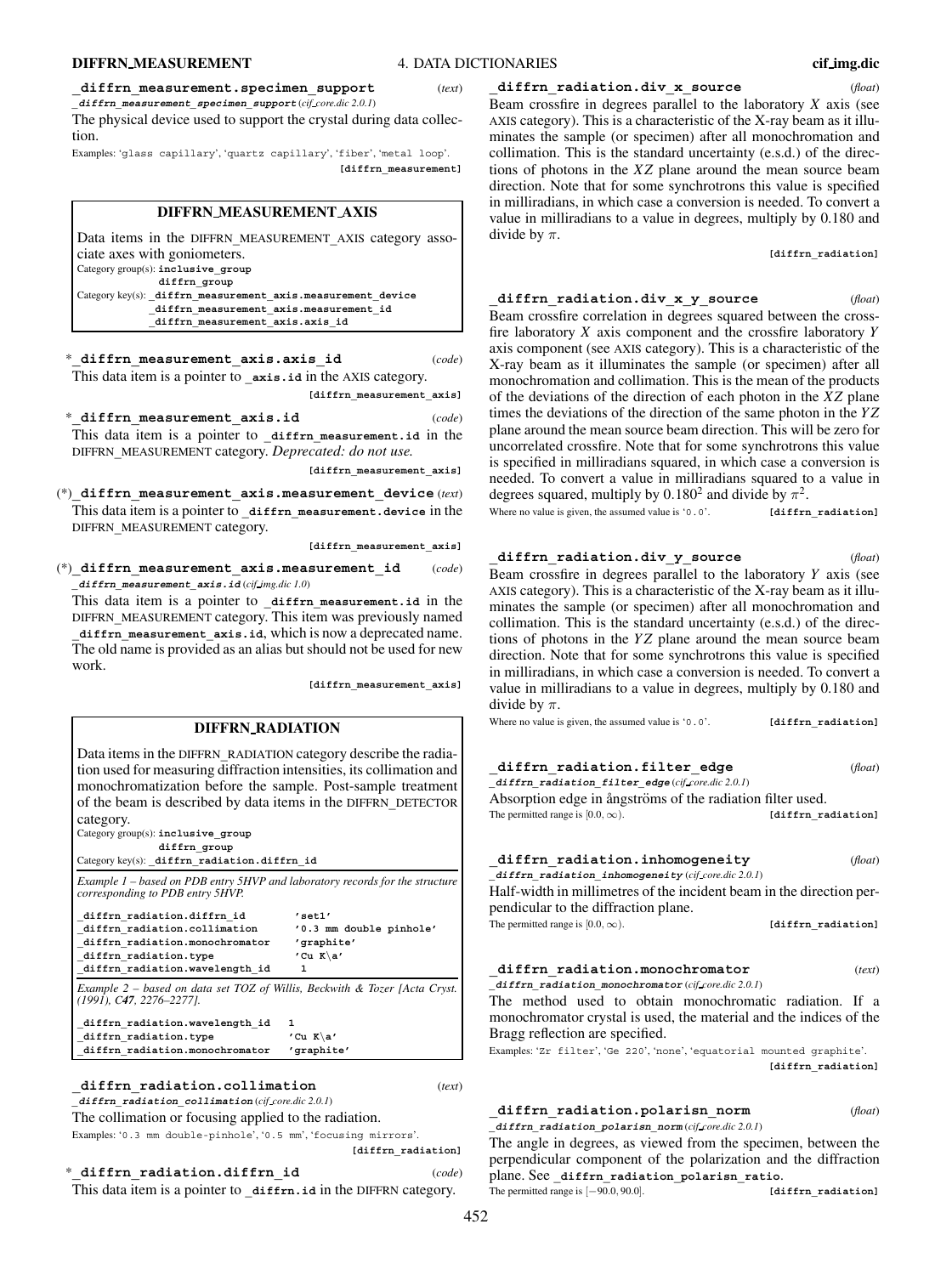**\_diffrn\_radiation.polarisn\_ratio** (*float*) **\_diffrn\_radiation\_polarisn\_ratio** (*cif core.dic 2.0.1*)

Polarization ratio of the diffraction beam incident on the crystal. This is the ratio of the perpendicularly polarized to the parallel polarized component of the radiation. The perpendicular component forms an angle of diffrn radiation.polarisn norm to the normal to the diffraction plane of the sample (*i.e.* the plane containing the incident and reflected beams). The permitted range is  $[0.0, \infty)$ . **[diffrn** radiation]

**\_diffrn\_radiation.polarizn\_source\_norm** (*float*) The angle in degrees, as viewed from the specimen, between the normal to the polarization plane and the laboratory *Y* axis as defined in the AXIS category. Note that this is the angle of polarization of the source photons, either directly from a synchrotron beamline or from a monchromator. This differs from the value of diffrn radiation.polarisn norm in that **\_diffrn\_radiation.polarisn\_norm** refers to polarization relative to the diffraction plane rather than to the laboratory axis system. In the case of an unpolarized beam, or a beam with true circular polarization, in which no single plane of polarization can be determined, the plane should be taken as the *XZ* plane and the angle as 0. See diffrn radiation.polarizn source ratio.

The permitted range is [−90.0, 90.0]. Where no value is given, the assumed value is '0.0'. **[diffrn\_radiation]**

**\_diffrn\_radiation.polarizn\_source\_ratio** (*float*)  $(I_p - I_n)/(I_p + I_n)$ , where  $I_p$  is the intensity (amplitude squared) of the electric vector in the plane of polarization and  $I_n$  is the intensity (amplitude squared) of the electric vector in the plane of the normal to the plane of polarization. In the case of an unpolarized beam, or a beam with true circular polarization, in which no single plane of polarization can be determined, the plane is to be taken as the *XZ* plane and the normal is parallel to the *Y* axis. Thus, if there was complete polarization in the plane of polarization, the value of **\_diffrn\_radiation.polarizn\_source\_ratio** would be 1, and for an unpolarized beam diffrn radiation.polarizn **source\_ratio** would have a value of 0. If the *X* axis has been chosen to lie in the plane of polarization, this definition will agree with the definition of 'MONOCHROMATOR' in the *Denzo* glossary, and values of near 1 should be expected for a bending-magnet source. However, if the *X* axis were perpendicular to the polarization plane (not a common choice), then the *Denzo* value would be the negative of **\_diffrn\_radiation.polarizn\_source\_ratio**. [See http://www.hkl-xray.com for information on *Denzo*, and Otwinowski & Minor (1997).] This differs both in the choice of ratio and choice of orientation from diffrn **radiation.polarisn\_ratio**, which, unlike **\_diffrn\_radiation. polarizn\_source\_ratio**, is unbounded.

Reference: Otwinowski, Z. & Minor, W. (1997). *Processing of X-ray diffraction data collected in oscillation mode. Methods Enzymol.* **276**, 307–326. The permitted range is [−1.0, 1.0]. **[diffrn\_radiation]**

| The permitted range is $[-1.0, 1.0]$ . | lattrin radiacion! |
|----------------------------------------|--------------------|
|                                        |                    |
|                                        |                    |

### **\_diffrn\_radiation.probe** (*line*) **\_diffrn\_radiation\_probe** (*cif core.dic 2.0.1*)

Name of the type of radiation used. It is strongly recommended that this be given so that the probe radiation is clearly specified. The data value must be one of the following:

| [diffrn radiation] |
|--------------------|
|                    |

### **\_diffrn\_radiation.type** (*line*)

**\_diffrn\_radiation\_type** (*cif core.dic 2.0.1*)

The nature of the radiation. This is typically a description of the X-ray wavelength in Siegbahn notation.

Examples: 'CuK\a', 'Cu K\a˜1˜', 'Cu K-L˜2,3˜', 'white-beam'.

**[diffrn\_radiation]**

\***\_diffrn\_radiation.wavelength\_id** (*code*)

This data item is a pointer to **\_diffrn\_radiation\_wavelength.id** in the DIFFRN**\_**RADIATION**\_**WAVELENGTH category.

**[diffrn\_radiation]**

| diffrn radiation.xray symbol                                   | (line) |
|----------------------------------------------------------------|--------|
| diffrn radiation xray symbol(cif core.dic 2.0.1)               |        |
| The IUPAC symbol for the X-ray wavelength for the probe radia- |        |
| tion.                                                          |        |
| The data value must be one of the following:                   |        |
|                                                                |        |

| $K-L^{\sim}3^{\sim}$   | $K\alpha_1$ in older Siegbahn notation         |
|------------------------|------------------------------------------------|
| $K-L^{\sim}2^{\sim}$   | $K\alpha$ in older Siegbahn notation           |
| $K-M^{\sim}3^{\sim}$   | $K\beta$ in older Siegbahn notation            |
| $K-L^{\sim}2.3^{\sim}$ | use where $K-L_3$ and $K-L_2$ are not resolved |

**[diffrn\_radiation]**

## **DIFFRN REFLN**

This category redefinition has been added to extend the key of the standard DIFFRN**\_**REFLN category. Category group(s): **inclusive\_group diffrn\_group** Category key(s): **diffrn** refln.frame id

\***\_diffrn\_refln.frame\_id** (*code*)

This item is a pointer to diffrn data frame.id in the DIFFRN DATA**\_**FRAME category.

**[diffrn\_refln]**

### **DIFFRN SCAN**

Data items in the DIFFRN**\_**SCAN category describe the parameters of one or more scans, relating axis positions to frames. Category group(s): **inclusive\_group**

**diffrn\_group** Category key(s): diffrn scan.id

*Example 1 – derived from a suggestion by R. M. Sweet.*

The vector of each axis is not given here, because it is provided in the AXIS category. By making **\_diffrn\_scan\_axis.scan\_id** and **\_diffrn\_scan\_ axis.axis\_id** keys of the DIFFRN SCAN AXIS category, an arbitrary number of scanning and fixed axes can be specified for a scan. In this example, three rotation axes and one translation axis at nonzero values are specified, with one axis stepping. There is no reason why more axes could not have been specified to step. Range information has been specified, but note that it can be calculated from the number of frames and the increment, so the data item **\_diffrn\_scan\_axis.angle\_range** could be dropped. Both the sweep data and the data for a single frame are specified. Note that the information on how the axes are stepped is given terms of the overall averages in the value of **\_diffrn\_scan.integration\_time** and the values for DIFFRN SCAN AXIS, and precisely for the given frame in the value for **\_diffrn\_scan\_frame.integration\_time** and the values for DIFFRN\_SCAN\_FRAME\_ $\overline{A}XIS$ . If dose-related adjustments are made to scan times and nonlinear stepping is done, these values may differ. Therefore, in interpreting the data for a particular frame it is important to use the frame-specific data.

| diffrn scan.id                          | 1                     |  |  |  |  |
|-----------------------------------------|-----------------------|--|--|--|--|
| diffrn scan.date start                  | '2001-11-18T03:26:42' |  |  |  |  |
| diffrn scan.date end                    | '2001-11-18T03:36:45' |  |  |  |  |
| diffrn scan.integration time 3.0        |                       |  |  |  |  |
| diffrn scan.frame id start mad L2 000   |                       |  |  |  |  |
| diffrn scan.frame id end mad L2 200     |                       |  |  |  |  |
| diffrn scan.frames                      | 201                   |  |  |  |  |
|                                         |                       |  |  |  |  |
| loop                                    |                       |  |  |  |  |
| diffrn scan axis.scan id                |                       |  |  |  |  |
| diffrn scan axis.axis id                |                       |  |  |  |  |
| diffrn scan axis.angle start            |                       |  |  |  |  |
| diffrn scan axis.angle range            |                       |  |  |  |  |
| diffrn scan axis.angle increment        |                       |  |  |  |  |
| diffrn scan axis.displacement start     |                       |  |  |  |  |
| diffrn scan axis.displacement range     |                       |  |  |  |  |
| diffrn scan axis.displacement increment |                       |  |  |  |  |
| $1$ omega 200.0 20.0 0.1                |                       |  |  |  |  |
| $1$ kappa -40.0 0.0 0.0                 |                       |  |  |  |  |
| 1 phi 127.5 0.0 0.0                     |                       |  |  |  |  |
| 1 tranz 2.3 0.0 0.0                     |                       |  |  |  |  |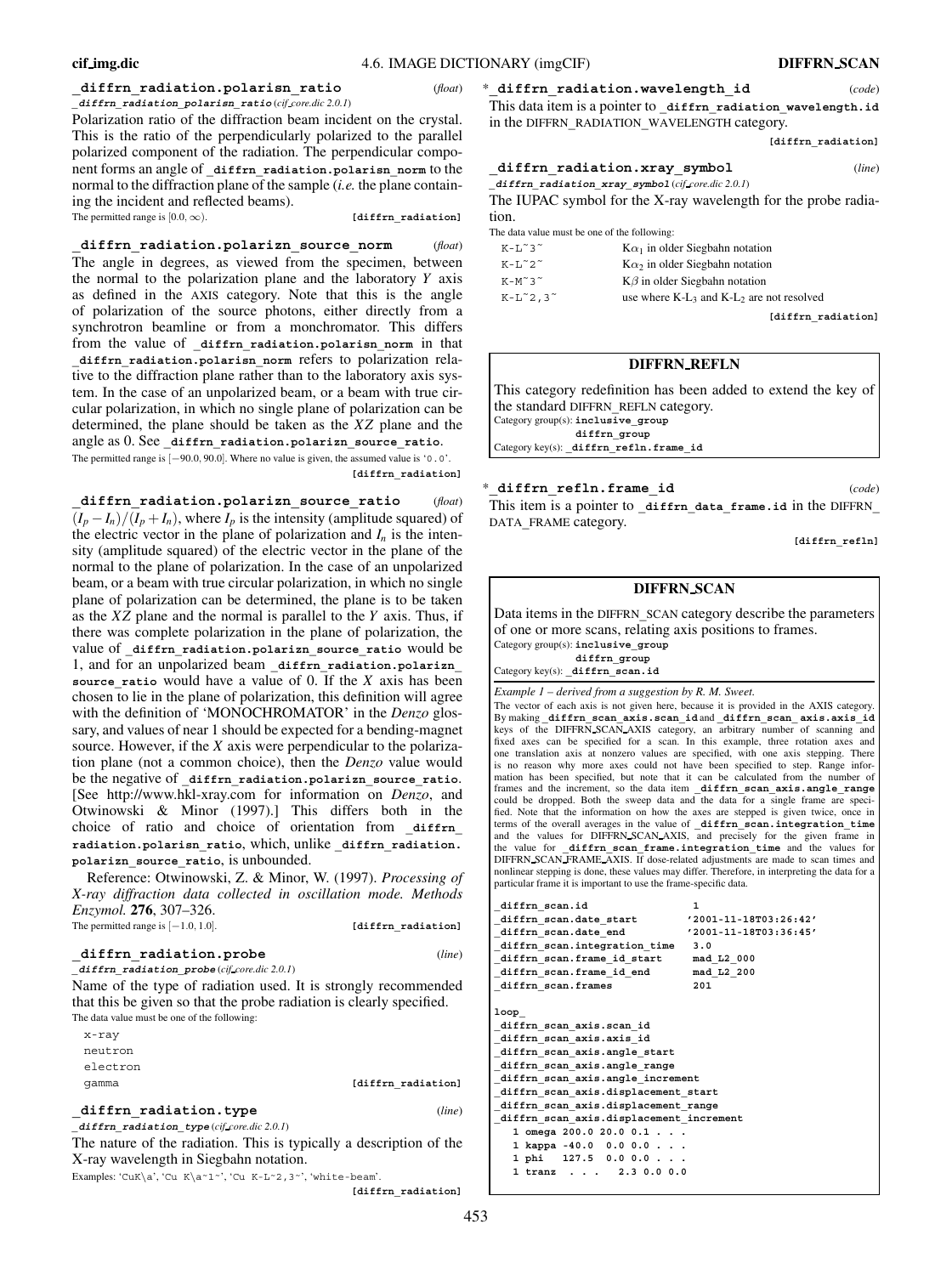```
_diffrn_scan_frame.scan_id 1
_diffrn_scan_frame.date '2001-11-18T03:27:33'
_diffrn_scan_frame.integration_time 3.0
_diffrn_scan_frame.frame_id mad_L2_018
_diffrn_scan_frame.frame_number 18
loop_
_diffrn_scan_frame_axis.frame_id
_diffrn_scan_frame_axis.axis_id
_diffrn_scan_frame_axis.angle
_diffrn_scan_frame_axis.angle_increment
_diffrn_scan_frame_axis.displacement
_diffrn_scan_frame_axis.displacement_increment
  mad_L2_018 omega 201.8 0.1 . .
   mad_L2_018 kappa -40.0 0.0 . .
   mad_L2_018 phi 127.5 0.0 . .
   mad_L2_018 tranz . . 2.3 0.0
Example 2 – a more extensive example (R. M. Sweet, P. J. Ellis & H. J.
Bernstein).
A detector is placed 240 mm along the Z axis from the goniometer. This leads to a choice:
either the axes of the detector are defined at the origin, and then a Z setting of −240 is
entered, or the axes are defined with the necessary Z offset. In this case, the setting is used
and the offset is left as zero. This axis is called DETECTOR Z. The axis for positioning the
detector in the Y direction depends on the detector Z axis. This axis is called DETECTOR Y.
The axis for positioning the detector in the X direction depends on the detector Y axis (and
therefore on the detector Z axis). This axis is called DETECTOR X. This detector may be
rotated around the Y axis. This rotation axis depends on the three translation axes. It is called
DETECTOR PITCH. A coordinate system is defined on the face of the detector in terms of
2300 0.150 mm pixels in each direction. The ELEMENT X axis is used to index the first
array index of the data array and the ELEMENT Y axis is used to index the second array
index. Because the pixels are 0.150 \times 0.150 mm, the centre of the first pixel is at (0.075)0.075) in this coordinate system.
###CBF: VERSION 1.1
data_image_1
# category DIFFRN
_diffrn.id P6MB
_<br>diffrn.crystal id P6MB CRYSTAL7
# category DIFFRN_SOURCE
loop_
_diffrn_source.diffrn_id
_diffrn_source.source
_diffrn_source.type
 P6MB synchrotron 'SSRL beamline 9-1'
# category DIFFRN_RADIATION
loop_
_diffrn_radiation.diffrn_id
_diffrn_radiation.wavelength_id
_diffrn_radiation.monochromator
_diffrn_radiation.polarizn_source_ratio
_diffrn_radiation.polarizn_source_norm
_diffrn_radiation.div_x_source
_diffrn_radiation.div_y_source
_diffrn_radiation.div_x_y_source
 P6MB WAVELENGTH1 'Si 111' 0.8 0.0 0.08 0.01 0.00
# category DIFFRN_RADIATION_WAVELENGTH
loop_
_diffrn_radiation_wavelength.id
_diffrn_radiation_wavelength.wavelength
_diffrn_radiation_wavelength.wt
  WAVELENGTH1 0.98 1.0
# category DIFFRN_DETECTOR
loop_
_diffrn_detector.diffrn_id
_diffrn_detector.id
_diffrn_detector.type
_diffrn_detector.number_of_axes
 P6MB MAR345-SN26 'MAR 345' 4
# category DIFFRN_DETECTOR_AXIS
loop_
_diffrn_detector_axis.detector_id
_diffrn_detector_axis.axis_id
 MAR345-SN26 DETECTOR_X
  MAR345-SN26 DETECTOR_Y
```

```
MAR345-SN26 DETECTOR_Z
  MAR345-SN26 DETECTOR_PITCH
# category DIFFRN_DETECTOR_ELEMENT
loop_
_diffrn_detector_element.id
_<br>diffrn<sup>_</sup>detector_element.detector_id
  ELEMENT1 MAR345-SN26
# category DIFFRN_DATA_FRAME
loop_
_diffrn_data_frame.id
_diffrn_data_frame.detector_element_id
_diffrn_data_frame.array_id
_diffrn_data_frame.binary_id
  FRAME1 ELEMENT1 ARRAY1 1
# category DIFFRN_MEASUREMENT
loop_
_diffrn_measurement.diffrn_id
_diffrn_measurement.id
_diffrn_measurement.number_of_axes
_diffrn_measurement.method
  P6MB GONIOMETER 3 rotation
# category DIFFRN_MEASUREMENT_AXIS
loop_
 _diffrn_measurement_axis.measurement_id
_diffrn_measurement_axis.axis_id
  GONIOMETER GONIOMETER_PHI
  GONIOMETER GONIOMETER_KAPPA
  GONIOMETER GONIOMETER_OMEGA
# category DIFFRN_SCAN
loop_
_diffrn_scan.id
_diffrn_scan.frame_id_start
_diffrn_scan.frame_id_end
_diffrn_scan.frames
  SCAN1 FRAME1 FRAME1 1
# category DIFFRN_SCAN_AXIS
loop_
_diffrn_scan_axis.scan_id
_diffrn_scan_axis.axis_id
_diffrn_scan_axis.angle_start
_diffrn_scan_axis.angle_range
_diffrn_scan_axis.angle_increment
_diffrn_scan_axis.displacement_start
_diffrn_scan_axis.displacement_range
_diffrn_scan_axis.displacement_increment
  SCAN1 GONIOMETER_OMEGA 12.0 1.0 1.0 0.0 0.0 0.0
  SCAN1 GONIOMETER_KAPPA 23.3 0.0 0.0 0.0 0.0 0.0
  SCAN1 GONIOMETER_PHI -165.8 0.0 0.0 0.0 0.0 0.0
  SCAN1 DETECTOR_Z 0.0 0.0 0.0 -240.0 0.0 0.0
  SCAN1 DETECTOR_Y 0.0 0.0 0.0 0.6 0.0 0.0
  SCAN1 DETECTOR_X 0.0 0.0 0.0 -0.5 0.0 0.0
  SCAN1 DETECTOR_PITCH 0.0 0.0 0.0 0.0 0.0 0.0
# category DIFFRN_SCAN_FRAME
loop_
_diffrn_scan_frame.frame_id
_diffrn_scan_frame.frame_number
_diffrn_scan_frame.integration_time
_diffrn_scan_frame.scan_id
_diffrn_scan_frame.date
  FRAME1 1 20.0 SCAN1 1997-12-04T10:23:48
# category DIFFRN_SCAN_FRAME_AXIS
loop_
_diffrn_scan_frame_axis.frame_id
_diffrn_scan_frame_axis.axis_id
_diffrn_scan_frame_axis.angle
_diffrn_scan_frame_axis.displacement
  FRAME1 GONIOMETER_OMEGA 12.0 0.0
  FRAME1 GONIOMETER_KAPPA 23.3 0.0
  FRAME1 GONIOMETER_PHI -165.8 0.0
  FRAME1 DETECTOR_Z 0.0 -240.0
  FRAME1 DETECTOR_Y 0.0 0.6
  FRAME1 DETECTOR_X 0.0 -0.5
  FRAME1 DETECTOR_PITCH 0.0 0.0
```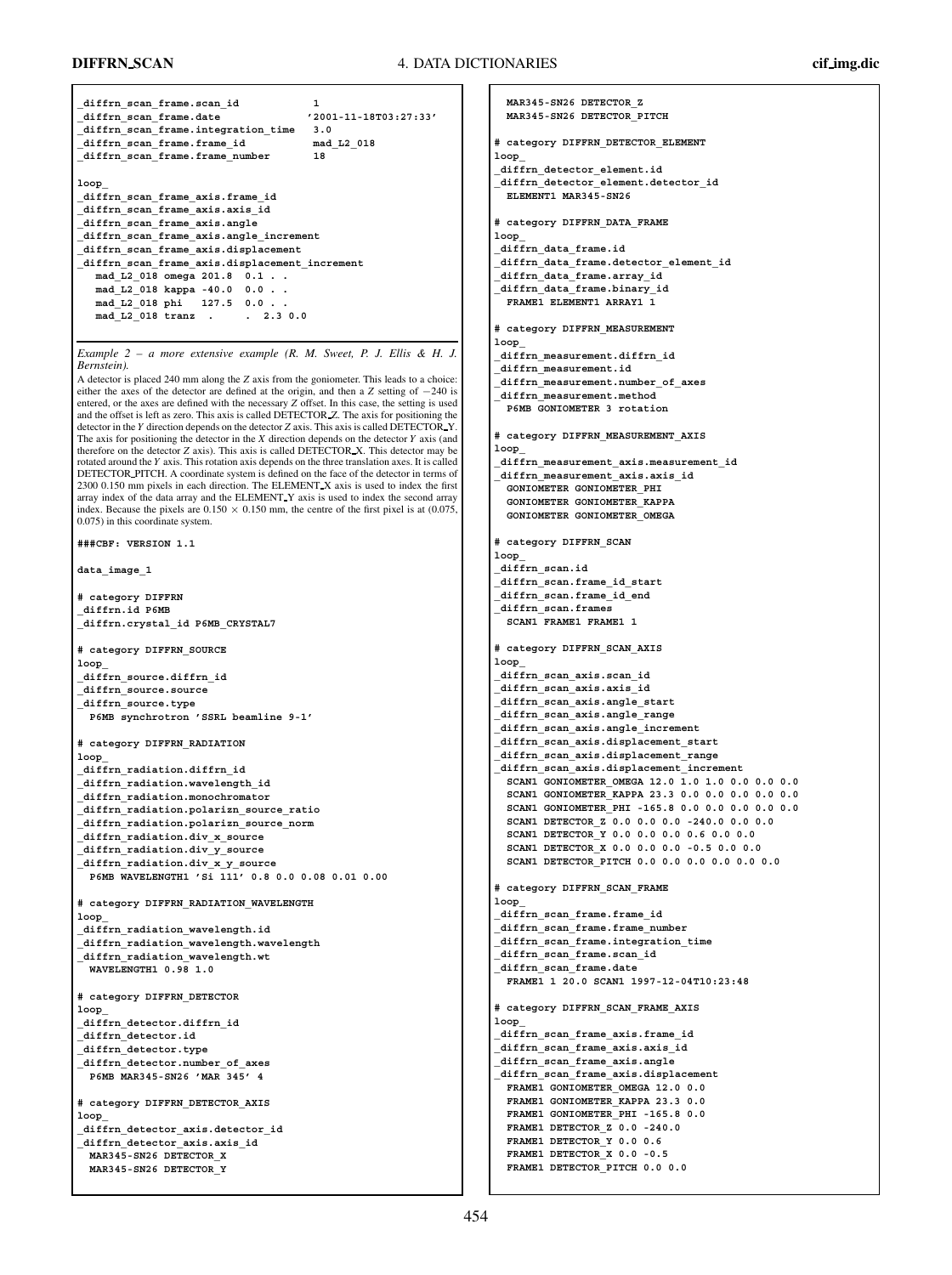### **cif img.dic** 4.6. IMAGE DICTIONARY (imgCIF) **DIFFRN SCAN**

**# category AXIS loop\_ \_axis.id \_axis.type \_axis.equipment \_axis.depends\_on \_axis.vector[1] \_axis.vector[2] \_axis.vector[3] \_axis.offset[1] \_axis.offset[2] \_axis.offset[3] GONIOMETER\_OMEGA rotation goniometer . 1 0 0 . . . GONIOMETER\_KAPPA rotation goniometer GONIOMETER\_OMEGA 0.64279 0 0.76604 . . . GONIOMETER\_PHI rotation goniometer GONIOMETER\_KAPPA** 100... **SOURCE** general source . 0 0 1 . . .<br> **GRAVITY** general gravity . 0 -1 0 . . **GRAVITY general gravity . 0 -1 0 . . . DETECTOR\_Z translation detector . 0 0 1 0 0 0** DETECTOR Y translation detector DETECTOR Z 0 1 0 0 0 0 **DETECTOR X** translation detector DETECTOR Y 1 0 0 0 0 0 **DETECTOR\_PITCH rotation detector DETECTOR\_X 0 1 0 0 0 0 ELEMENT\_X translation detector DETECTOR\_PITCH 1 0 0 172.43 -172.43 0 ELEMENT\_Y translation detector ELEMENT\_X 010000 # category ARRAY\_STRUCTURE\_LIST loop\_ \_array\_structure\_list.array\_id \_array\_structure\_list.index \_array\_structure\_list.dimension \_array\_structure\_list.precedence \_array\_structure\_list.direction \_array\_structure\_list.axis\_set\_id ARRAY1 1 2300 1 increasing ELEMENT\_X ARRAY1 2 2300 2 increasing ELEMENT\_Y # category ARRAY\_STRUCTURE\_LIST\_AXIS loop\_ \_array\_structure\_list\_axis.axis\_set\_id \_array\_structure\_list\_axis.axis\_id \_array\_structure\_list\_axis.displacement \_array\_structure\_list\_axis.displacement\_increment ELEMENT\_X ELEMENT\_X 0.075 0.150 ELEMENT\_Y ELEMENT\_Y 0.075 0.150 # category ARRAY\_ELEMENT\_SIZE loop\_ \_array\_element\_size.array\_id \_array\_element\_size.index \_array\_element\_size.size ARRAY1 1 150e-6 ARRAY1 2 150e-6 # category ARRAY\_INTENSITIES loop\_ \_array\_intensities.array\_id \_array\_intensities.binary\_id \_array\_intensities.linearity \_array\_intensities.gain \_array\_intensities.gain\_esd \_array\_intensities.overload \_array\_intensities.undefined\_value ARRAY1 1 linear 1.15 0.2 240000 0 # category ARRAY\_STRUCTURE loop\_ \_array\_structure.id \_array\_structure.encoding\_type \_array\_structure.compression\_type \_array\_structure.byte\_order ARRAY1 "signed 32-bit integer" packed little\_endian # category ARRAY\_DATA loop\_ \_array\_data.array\_id \_array\_data.binary\_id \_array\_data.data**  $ARRY1$ <sup>1</sup> **; --CIF-BINARY-FORMAT-SECTION-- Content-Type: application/octet-stream; conversions="x-CBF\_PACKED" Content-Transfer-Encoding: BASE64**

**X-Binary-Size: 3801324 X-Binary-ID: 1 X-Binary-Element-Type: "signed 32-bit integer" Content-MD5: 07lZFvF+aOcW85IN7usl8A== AABRAAAAAAAAAAAAAAAAAAAA ...AAZBQSr1sKNBOeOe9HITdMdDUnbq7bg ... 8REo6TtBrxJ1vKqAvx9YDMD6...r/tgssjMIJMXATDsZobL90AEXc4KigE --CIF-BINARY-FORMAT-SECTION---- ;** *Example 3 – Example 2 revised for a spiral scan (R. M. Sweet, P. J. Ellis & H. J. Bernstein).* A detector is placed 240 mm along the *Z* axis from the goniometer, as in Example 2 above, but in this example the image plate is scanned in a spiral pattern from the outside edge in. The axis for positioning the detector in the *Y* direction depends on the detector *Z* axis. This axis is called DETECTOR Y. The axis for positioning the detector in the *X* direction depends on the detector *Y* axis (and therefore on the detector *Z* axis). This axis is called DETECTOR X. This detector may be rotated around the *Y* axis. This rotation axis depends on the three translation axes. It is called DETECTOR PITCH. A coordinate system is defined on the face of the detector in terms of a coupled rotation axis and radial scan axis to form a spiral scan. The rotation axis is called ELEMENT ROT and the radial axis is called ELEMENT RAD. A 150  $\mu$ m radial pitch and a 75  $\mu$ m 'constant velocity' angular pitch are assumed. Indexing is carried out first on the rotation axis and the radial axis is made to be dependent on it. The two axes are coupled to form an axis set ELEMENT SPIRAL. **###CBF: VERSION 1.1 data\_image\_1 # category DIFFRN \_diffrn.id P6MB \_diffrn.crystal\_id P6MB\_CRYSTAL7 # category DIFFRN\_SOURCE loop\_ \_diffrn\_source.diffrn\_id \_diffrn\_source.source \_diffrn\_source.type P6MB synchrotron 'SSRL beamline 9-1' # category DIFFRN\_RADIATION loop\_ \_diffrn\_radiation.diffrn\_id \_diffrn\_radiation.wavelength\_id \_diffrn\_radiation.monochromator \_diffrn\_radiation.polarizn\_source\_ratio \_diffrn\_radiation.polarizn\_source\_norm \_diffrn\_radiation.div\_x\_source \_diffrn\_radiation.div\_y\_source \_diffrn\_radiation.div\_x\_y\_source P6MB WAVELENGTH1 'Si 111' 0.8 0.0 0.08 0.01 0.00 # category DIFFRN\_RADIATION\_WAVELENGTH loop\_ \_diffrn\_radiation\_wavelength.id \_diffrn\_radiation\_wavelength.wavelength \_diffrn\_radiation\_wavelength.wt WAVELENGTH1 0.98 1.0 # category DIFFRN\_DETECTOR loop\_ \_diffrn\_detector.diffrn\_id \_diffrn\_detector.id \_diffrn\_detector.type \_diffrn\_detector.number\_of\_axes P6MB MAR345-SN26 'MAR 345' 4 # category DIFFRN\_DETECTOR\_AXIS loop\_ \_diffrn\_detector\_axis.detector\_id \_diffrn\_detector\_axis.axis\_id MAR345-SN26 DETECTOR\_X MAR345-SN26 DETECTOR\_Y MAR345-SN26 DETECTOR\_Z MAR345-SN26 DETECTOR\_PITCH # category DIFFRN\_DETECTOR\_ELEMENT loop\_ \_diffrn\_detector\_element.id \_diffrn\_detector\_element.detector\_id**

**ELEMENT1 MAR345-SN26**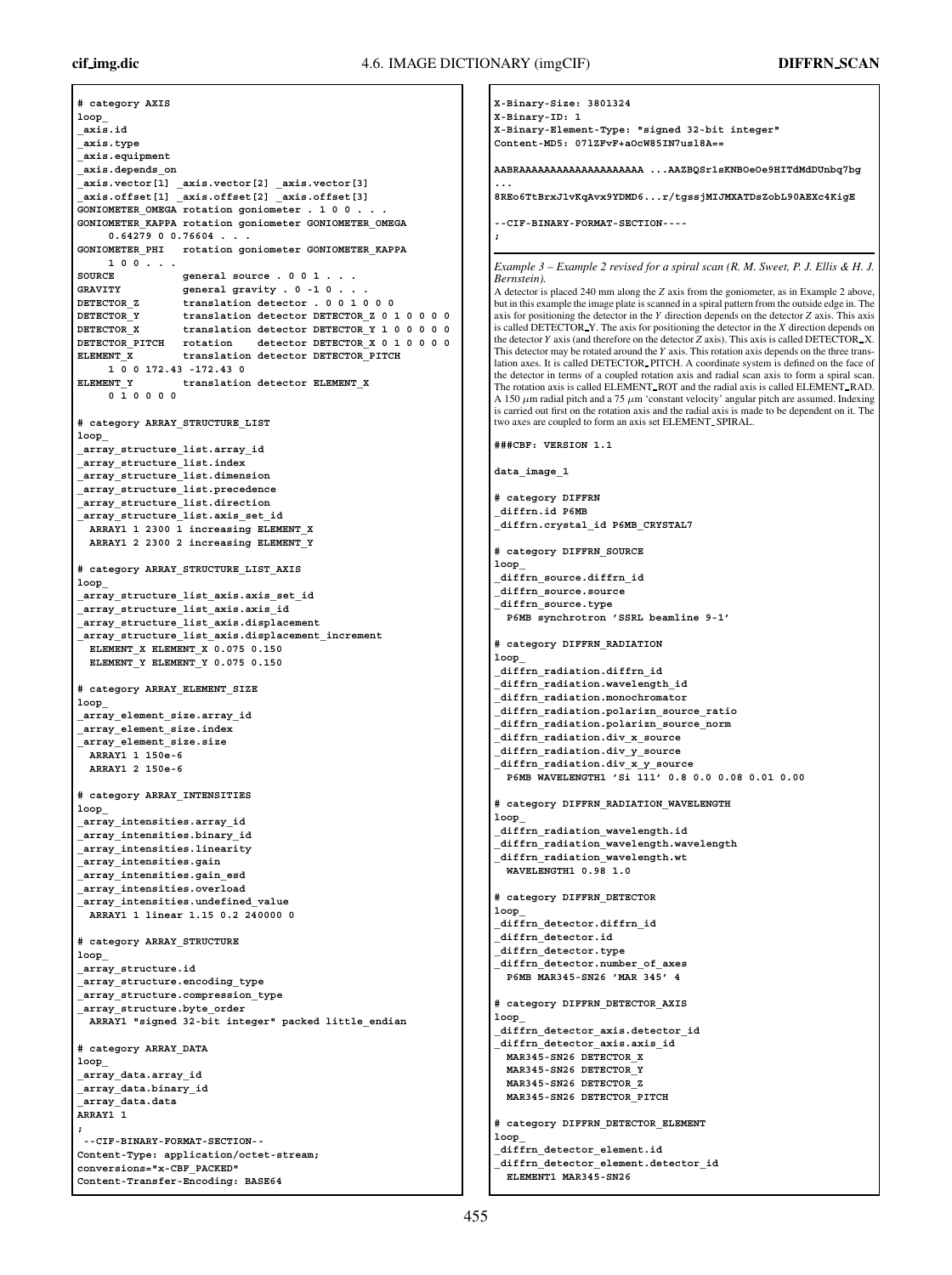## **DIFFRN SCAN** 4. DATA DICTIONARIES **cif img.dic**

**# category DIFFRN\_DATA\_FRAME loop\_ \_diffrn\_data\_frame.id \_diffrn\_data\_frame.detector\_element\_id \_diffrn\_data\_frame.array\_id \_diffrn\_data\_frame.binary\_id FRAME1 ELEMENT1 ARRAY1 1 # category DIFFRN\_MEASUREMENT loop\_ \_diffrn\_measurement.diffrn\_id \_diffrn\_measurement.id \_diffrn\_measurement.number\_of\_axes \_diffrn\_measurement.method P6MB GONIOMETER 3 rotation # category DIFFRN\_MEASUREMENT\_AXIS loop\_ \_diffrn\_measurement\_axis.measurement\_id \_diffrn\_measurement\_axis.axis\_id GONIOMETER GONIOMETER\_PHI GONIOMETER GONIOMETER\_KAPPA GONIOMETER GONIOMETER\_OMEGA # category DIFFRN\_SCAN loop\_ \_diffrn\_scan.id \_diffrn\_scan.frame\_id\_start \_diffrn\_scan.frame\_id\_end \_diffrn\_scan.frames SCAN1 FRAME1 FRAME1 1 # category DIFFRN\_SCAN\_AXIS loop\_ \_diffrn\_scan\_axis.scan\_id \_diffrn\_scan\_axis.axis\_id \_diffrn\_scan\_axis.angle\_start \_diffrn\_scan\_axis.angle\_range \_diffrn\_scan\_axis.angle\_increment** \_<br>diffrn\_scan\_axis.displacement\_start **\_diffrn\_scan\_axis.displacement\_range \_diffrn\_scan\_axis.displacement\_increment SCAN1 GONIOMETER\_OMEGA 12.0 1.0 1.0 0.0 0.0 0.0 SCAN1 GONIOMETER\_KAPPA 23.3 0.0 0.0 0.0 0.0 0.0 SCAN1 GONIOMETER\_PHI -165.8 0.0 0.0 0.0 0.0 0.0 SCAN1 DETECTOR\_Z 0.0 0.0 0.0 -240.0 0.0 0.0 SCAN1 DETECTOR\_Y 0.0 0.0 0.0 0.6 0.0 0.0 SCAN1 DETECTOR\_X 0.0 0.0 0.0 -0.5 0.0 0.0 SCAN1 DETECTOR\_PITCH 0.0 0.0 0.0 0.0 0.0 0.0 # category DIFFRN\_SCAN\_FRAME loop\_ \_diffrn\_scan\_frame.frame\_id \_diffrn\_scan\_frame.frame\_number \_diffrn\_scan\_frame.integration\_time \_diffrn\_scan\_frame.scan\_id \_diffrn\_scan\_frame.date FRAME1 1 20.0 SCAN1 1997-12-04T10:23:48 # category DIFFRN\_SCAN\_FRAME\_AXIS loop\_ \_diffrn\_scan\_frame\_axis.frame\_id \_diffrn\_scan\_frame\_axis.axis\_id \_diffrn\_scan\_frame\_axis.angle \_diffrn\_scan\_frame\_axis.displacement FRAME1 GONIOMETER\_OMEGA 12.0 0.0 FRAME1 GONIOMETER\_KAPPA 23.3 0.0 FRAME1 GONIOMETER\_PHI -165.8 0.0 FRAME1 DETECTOR\_Z 0.0 -240.0 FRAME1 DETECTOR\_Y 0.0 0.6 FRAME1 DETECTOR\_X 0.0 -0.5 FRAME1 DETECTOR\_PITCH 0.0 0.0 # category AXIS loop\_ \_axis.id \_axis.type \_axis.equipment \_axis.depends\_on \_axis.vector[1] \_axis.vector[2] \_axis.vector[3] \_axis.offset[1] \_axis.offset[2] \_axis.offset[3] GONIOMETER\_OMEGA rotation goniometer . 1 0 0 . . . GONIOMETER\_KAPPA rotation goniometer GONIOMETER\_OMEGA 0.64279 0 0.76604 . . . ; ;**

```
GONIOMETER_PHI rotation goniometer GONIOMETER_KAPPA
    100...
SOURCE general source . 0 0 1 . . .
GRAVITY general gravity . 0 -1 0 .
DETECTOR_Z translation detector . 0 0 1 0 0 0
DETECTOR_Y translation detector DETECTOR_Z 0 1 0 0 0 0
DETECTOR X translation detector DETECTOR Y 1 0 0 0 0 0
DETECTOR PITCH rotation detector DETECTOR X 0 1 0 0 0 0
ELEMENT_ROT translation detector DETECTOR_PITCH 0 0 1 0 0 0<br>ELEMENT RAD translation detector ELEMENT ROT 0 1 0 0 0 0
             ELEMENT_RAD translation detector ELEMENT_ROT 0 1 0 0 0 0
# category ARRAY_STRUCTURE_LIST
loop_
_array_structure_list.array_id
_array_structure_list.index
_array_structure_list.dimension
_array_structure_list.precedence
_array_structure_list.direction
_array_structure_list.axis_set_id
 ARRAY1 1 8309900 1 increasing ELEMENT_SPIRAL
# category ARRAY_STRUCTURE_LIST_AXIS
loop_
_array_structure_list_axis.axis_set_id
_array_structure_list_axis.axis_id
_array_structure_list_axis.angle
_array_structure_list_axis.displacement
_array_structure_list_axis.angular_pitch
_array_structure_list_axis.radial_pitch
  ELEMENT_SPIRAL ELEMENT_ROT 0 . 0.075 .
  ELEMENT SPIRAL ELEMENT RAD . 172.5 . -0.150
# category ARRAY_ELEMENT_SIZE
# The actual pixels are 0.075 by 0.150 mm.
# We give the coarser dimension here.
loop_
_array_element_size.array_id
_array_element_size.index
_array_element_size.size
 ARRAY1 1 150e-6
# category ARRAY_INTENSITIES
loop_
_array_intensities.array_id
_array_intensities.binary_id
_array_intensities.linearity
_array_intensities.gain
_array_intensities.gain_esd
_array_intensities.overload
_array_intensities.undefined_value
  ARRAY1 1 linear 1.15 0.2 240000 0
# category ARRAY_STRUCTURE
loop_
_array_structure.id
_array_structure.encoding_type
_array_structure.compression_type
_array_structure.byte_order
 ARRAY1 "signed 32-bit integer" packed little_endian
# category ARRAY_DATA
loop_
_array_data.array_id
_array_data.binary_id
_array_data.data
ARRAY1 1
--CIF-BINARY-FORMAT-SECTION--
Content-Type: application/octet-stream;
conversions="x-CBF_PACKED"
Content-Transfer-Encoding: BASE64
X-Binary-Size: 3801324
X-Binary-ID: 1
X-Binary-Element-Type: "signed 32-bit integer"
Content-MD5: 07lZFvF+aOcW85IN7usl8A==
AABRAAAAAAAAAAAAAAAAAAAA ...AAZBQSr1sKNBOeOe9HITdMdDUnbq7bg
 ...
8REo6TtBrxJ1vKqAvx9YDMD6...r/tgssjMIJMXATDsZobL90AEXc4KigE
```
**--CIF-BINARY-FORMAT-SECTION----**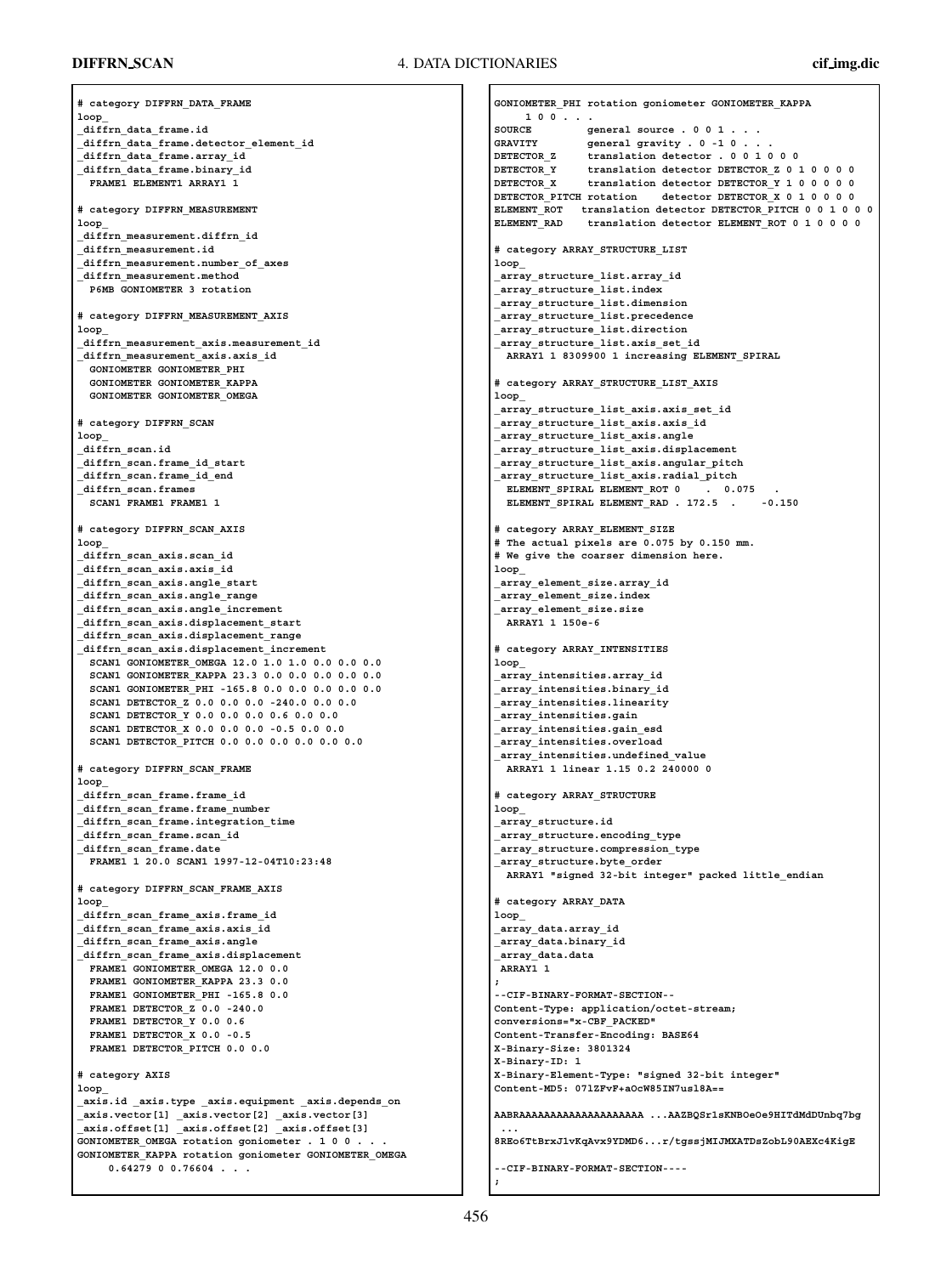| cif img.dic                                                                                                                                                                                                                                                                                                                      | 4.6. IMAGE DICTIONARY (imgCIF)                                                                                                                                                                                                                                                                                                                                                                                                                                                                                                                                                                                                   |                                                                                                                                                                                                                                                                                                                                                                                                                                                                                                                        | <b>DIFFRN SCAN AXIS</b>       |
|----------------------------------------------------------------------------------------------------------------------------------------------------------------------------------------------------------------------------------------------------------------------------------------------------------------------------------|----------------------------------------------------------------------------------------------------------------------------------------------------------------------------------------------------------------------------------------------------------------------------------------------------------------------------------------------------------------------------------------------------------------------------------------------------------------------------------------------------------------------------------------------------------------------------------------------------------------------------------|------------------------------------------------------------------------------------------------------------------------------------------------------------------------------------------------------------------------------------------------------------------------------------------------------------------------------------------------------------------------------------------------------------------------------------------------------------------------------------------------------------------------|-------------------------------|
| diffrn scan.date_end<br>The date and time of the end of the scan. Note that this may be an<br>estimate generated during the scan, before the precise time of the<br>end of the scan is known.                                                                                                                                    | $(yyyymm-dd)$<br>[diffrn_scan]                                                                                                                                                                                                                                                                                                                                                                                                                                                                                                                                                                                                   | diffrn_scan_axis.angle_range<br>The range from the starting position for the specified axis in<br>degrees.<br>Where no value is given, the assumed value is '0.0'.                                                                                                                                                                                                                                                                                                                                                     | (float)<br>[diffrn_scan_axis] |
| diffrn scan.date start<br>The date and time of the start of the scan.                                                                                                                                                                                                                                                            | $(yyyymm-dd)$<br>[diffrn_scan]                                                                                                                                                                                                                                                                                                                                                                                                                                                                                                                                                                                                   | diffrn_scan_axis.angle_rstrt_incr<br>The increment after each step for the specified axis in<br>degrees. In general, this will agree with diffrn scan frame<br>axis.angle_rstrt_incr. The sum of the values of _diffrn_                                                                                                                                                                                                                                                                                                | (float)                       |
| *_diffrn_scan.frame_id_end<br>The value of this data item is the identifier of the last frame in<br>the scan. This item is a pointer to _diffrn_data_frame.id in the<br>DIFFRN_DATA_FRAME category.                                                                                                                              | (code)<br>[diffrn_scan]                                                                                                                                                                                                                                                                                                                                                                                                                                                                                                                                                                                                          | $\verb scan_friends_axis.angle, \verb __diffrn_scan_freme_axis.angle_$<br>increment and _diffrn_scan_frame_axis.angle_rstrt_incr<br>is the angular setting of the axis at the start of the integra-<br>tion time for the next frame relative to a given frame and<br>should equal _diffrn_scan_frame_axis.angle for this next<br>frame. If the individual frame values vary, then the value<br>of _diffrn_scan_axis.angle_rstrt_incr will be representa-<br>tive of the ensemble of values of _diffrn_scan_frame_axis. |                               |
| * diffrn scan.frame id start<br>The value of this data item is the identifier of the first frame in<br>the scan. This item is a pointer to diffrn data frame.id in the<br>DIFFRN DATA FRAME category.                                                                                                                            | (code)<br>[diffrn_scan]                                                                                                                                                                                                                                                                                                                                                                                                                                                                                                                                                                                                          | angle_rstrt_incr $(e.g.$ the mean).<br>Where no value is given, the assumed value is '0.0'.<br>_diffrn_scan_axis.angle_start<br>The starting position for the specified axis in degrees.                                                                                                                                                                                                                                                                                                                               | [diffrn_scan_axis]<br>(float) |
| diffrn scan.frames<br>The value of this data item is the number of frames in the scan.<br>The permitted range is $[1, \infty)$ .                                                                                                                                                                                                 | (int)<br>[diffrn_scan]                                                                                                                                                                                                                                                                                                                                                                                                                                                                                                                                                                                                           | Where no value is given, the assumed value is '0.0'.<br>*_diffrn_scan_axis.axis_id<br>The value of this data item is the identifier of one of the axes for<br>the scan for which settings are being specified. Multiple axes may                                                                                                                                                                                                                                                                                       | [diffrn scan axis]<br>(code)  |
| * diffrn scan.id<br>The value of _diffrn_scan.id uniquely identifies each scan. The<br>identifier is used to tie together all the information about the scan.                                                                                                                                                                    | (code)                                                                                                                                                                                                                                                                                                                                                                                                                                                                                                                                                                                                                           | be specified for the same value of _diffrn_scan.id. This item is<br>a pointer to _axis.id in the AXIS category.                                                                                                                                                                                                                                                                                                                                                                                                        | [diffrn_scan_axis]            |
| The following item $(s)$ have an equivalent role in their respective categories:<br>$\_diffrn\_scan\_axis.scan\_id,$<br>$\_diffrn\_scan\_frame.scan\_id.$                                                                                                                                                                        | [diffrn_scan]                                                                                                                                                                                                                                                                                                                                                                                                                                                                                                                                                                                                                    | diffrn scan axis.displacement increment (float)<br>The increment for each step for the specified axis in<br>millimetres. In general, this will agree with _diffrn_scan_<br>frame_axis.displacement_increment. The sum of the val-                                                                                                                                                                                                                                                                                      |                               |
| diffrn scan.integration time<br>Approximate average time in seconds to integrate each step of the<br>scan. The precise time for integration of each particular step must<br>be provided in _diffrn_scan_frame.integration_time, even if<br>all steps have the same integration time.<br>The permitted range is $[0.0, \infty)$ . | (float)<br>$[diffrn\_scan] % \begin{minipage}[b]{0.4\linewidth} \centering \centerline{\includegraphics[width=0.4\linewidth]{images/STN100020.jpg} \centerline{\includegraphics[width=0.4\linewidth]{images/STN100020.jpg} \centerline{\includegraphics[width=0.4\linewidth]{images/STN100020.jpg} \centerline{\includegraphics[width=0.4\linewidth]{images/STN100020.jpg} \centerline{\includegraphics[width=0.4\linewidth]{images/STN100020.jpg} \centerline{\includegraphics[width=0.4\linewidth]{images/STN100020.jpg} \centerline{\includegraphics[width=0.4\linewidth]{images/STN100020.jpg} \centerline{\includegraphics$ | ues of _diffrn_scan_frame_axis.displacement and _diffrn_<br>scan frame axis.displacement increment is the angular set-<br>ting of the axis at the end of the integration time for a<br>given frame. If the individual frame values vary, then the value<br>of _diffrn_scan_axis.displacement_increment will be repre-<br>sentative of the ensemble of values of _diffrn_scan_frame_<br>axis.displacement_increment $(e.g.$ the mean).<br>Where no value is given, the assumed value is '0.0'.                          | [diffrn scan axis]            |
| <b>DIFFRN_SCAN_AXIS</b>                                                                                                                                                                                                                                                                                                          |                                                                                                                                                                                                                                                                                                                                                                                                                                                                                                                                                                                                                                  |                                                                                                                                                                                                                                                                                                                                                                                                                                                                                                                        |                               |
| Data items in the DIFFRN_SCAN_AXIS category describe the set-<br>tings of axes for particular scans. Unspecified axes are assumed<br>to be at their zero points.<br>Category group(s): inclusive_group<br>diffrn_group                                                                                                           |                                                                                                                                                                                                                                                                                                                                                                                                                                                                                                                                                                                                                                  | diffrn scan axis.displacement range<br>The range from the starting position for the specified axis in<br>millimetres.<br>Where no value is given, the assumed value is '0.0'.                                                                                                                                                                                                                                                                                                                                          | (float)<br>[diffrn scan axis] |
| Category key(s): diffrn scan axis.scan id<br>diffrn scan axis.axis id<br>diffrn scan axis.angle increment<br>The increment for each step for the specified                                                                                                                                                                       | (float)<br>axis in                                                                                                                                                                                                                                                                                                                                                                                                                                                                                                                                                                                                               | diffrn_scan_axis.displacement_rstrt_incr (float)<br>The increment for each step for the specified axis in millime-<br>tres. In general, this will agree with _diffrn_scan frame<br>axis.displacement_rstrt_incr. The sum of the values<br>diffrn_scan_frame_axis.displacement,<br>οf                                                                                                                                                                                                                                   | diffrn scan                   |

The increment for each step for the specified axis in degrees. In general, this will agree with **\_diffrn\_scan\_frame\_ axis.angle\_increment**. The sum of the values of **\_diffrn\_scan\_frame\_axis.angle** and **\_diffrn\_scan\_frame\_ axis.angle\_increment** is the angular setting of the axis at the end of the integration time for a given frame. If the individual frame values vary, then the value of **\_diffrn\_scan\_ axis.angle\_increment** will be representative of the ensemble of values of **\_diffrn\_scan\_frame\_axis.angle\_increment** (*e.g.* the mean).

Where no value is given, the assumed value is '0.0'. [diffrn\_scan\_axis]

457

Where no value is given, the assumed value is '0.0'. **[diffrn\_scan\_axis]** 

**axis.displacement\_rstrt\_incr** (*e.g.* the mean).

**frame\_axis.displacement\_increment** and **\_diffrn\_scan\_ frame\_axis.displacement\_rstrt\_incr** is the angular setting of the axis at the start of the integration time for the next frame relative to a given frame and should equal **\_diffrn\_scan\_frame\_axis.displacement** for this next frame. If the individual frame values vary, then the value of **\_diffrn\_ scan\_axis.displacement\_rstrt\_incr** will be representative of the ensemble of values of **\_diffrn\_scan\_frame\_**